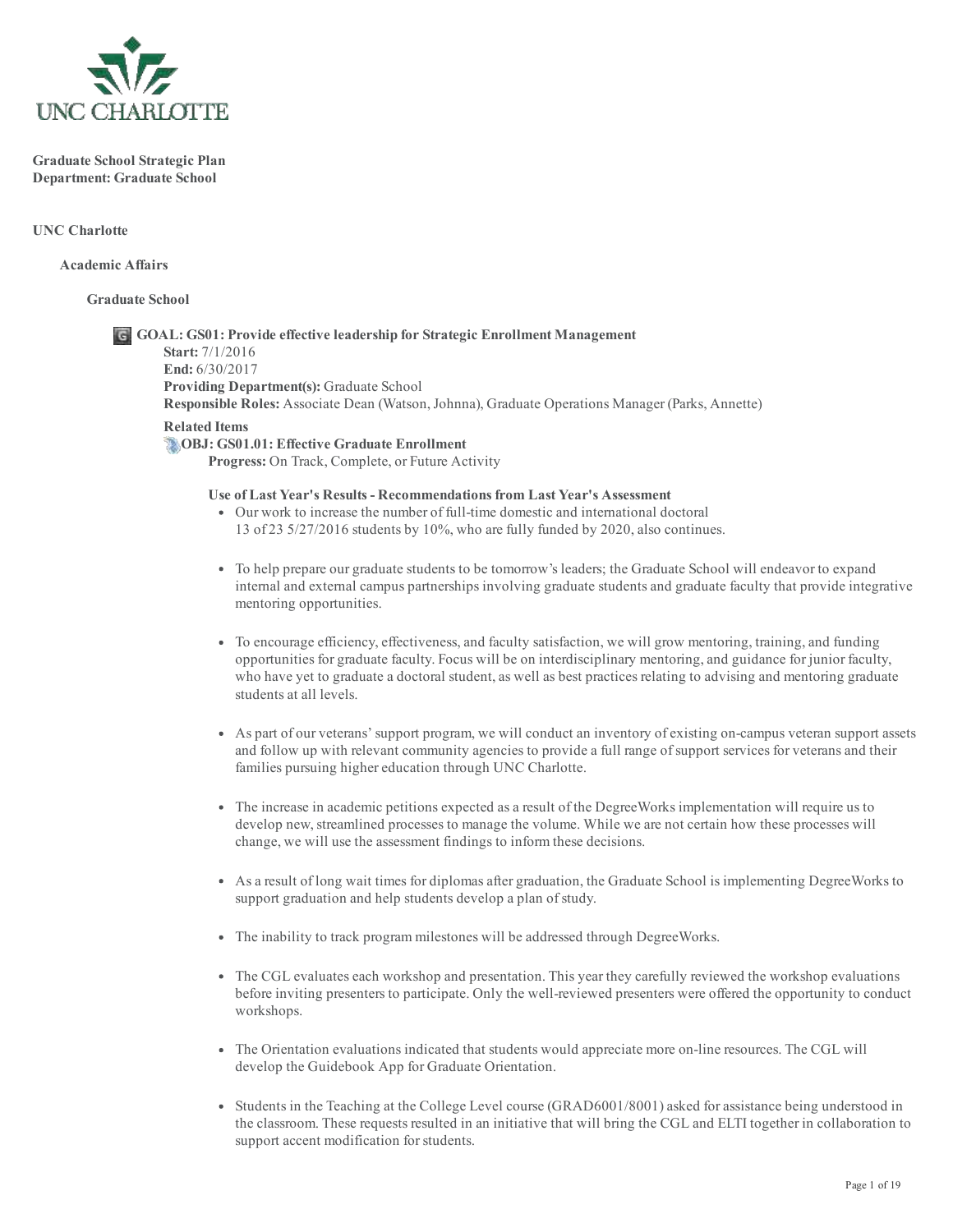

- The Data Science Initiative (DSI) will move forward on securing and up-fitting centralized office space for DSI staff in the Bioinformatics Building, research space in the PORTAL Building, and a home for the Health Informatics (HI) faculty in the College of Health and Human Services. Anticipated completion: Spring 2017
- Outside campus, the Graduate Center and the DSI will work with corporate and academic partners to identify and recruit exceptional and diverse candidates to UNC Charlotte's graduate programs. The program will also continue to participate in regional and national recruitment events to raise the profile of the program and the institution.
- On campus, the Graduate Center and the DSI will continue to develop and implement a comprehensive recruitment plan that targets the rich pool of talent within UNC Charlotte's undergraduate programs and recent graduates. The program will implement a new scholarship program for UNC Charlotte Early Entry students.
- The DSI and Graduate Center will continue to look for partners to collaborate, in order to develop a quality distance delivery program for both the HI and DSBA (Data Science and Business Analytics) academic programs. We recently entered into early discussions with private companies to explore a public-private venture to finance the transformation of the curriculum.
- The Graduate Center will continue to identify and recruit potential partners to bolster its current inventory.
- We anticipate an increase of 10% in internships for the DSI programs by the end of the 20162017 academic year.
- The DSI expects to host the 2017 Health Informatics Career Fair on the UNC Charlotte campus. This is part of the larger statewide HI consortium including Duke, UNC Chapel Hill, NC Central, and East Carolina.
- We will continue to collaborate with the Graduate Enrollment Management (GEM) Working Group to refine enrollment projections and develop enrollment plans for all graduate programs.
- While new onetime funding from Academic Affairs to maximize enrollment in fall 2015 was appreciated, continued support and resources beyond this academic year will be required in order to recruit and enroll the optimum number of graduate students. Of particular interest is the need to access recruitment funds early in the fall semester in order to leverage the recruitment of new students. International enrollment at the master's level is up considerably, but efforts like GradConnect and additional certificate and/or program campaigns to increase domestic enrollment must be funded.
- Expanded support and training for Graduate Program Directors will continue. While we added more training opportunities for GPDs in the last academic year, participation continued to be low, so admissions counselors will meet individually with GPDs to share best practices.
- We hope to acquire funding to continue to market the University's graduate programs, particularly the graduate certificates through online banner and retargeted advertising. We continue our support of the graduate programs flagged by the UNC General Administration for low productivity.
- SPRINT projects are shared and ideas and staff are exchanged but, FAPESP funds the activities of the São Paulo based researchers and the Graduate School funds the activities of UNC Charlotte Researchers. FAPESP has agreed to put in another \$50,000 and we will reciprocate. We will have new calls for proposals in 2016-17.
- Although 90% of the Graduate School administrative processes are now paperless and can be accessed by students and faculty at any time, the administrative work load has increased to the point that I must find ways to supplement ourstaffing needs. The utilization of technology, best practices, and data to improve efficiency can only go so far. We now need additional staff to sustain these administrative tasks. A crucial goal for the Graduate School this year is to secure resources for the vital staffing needs for the office.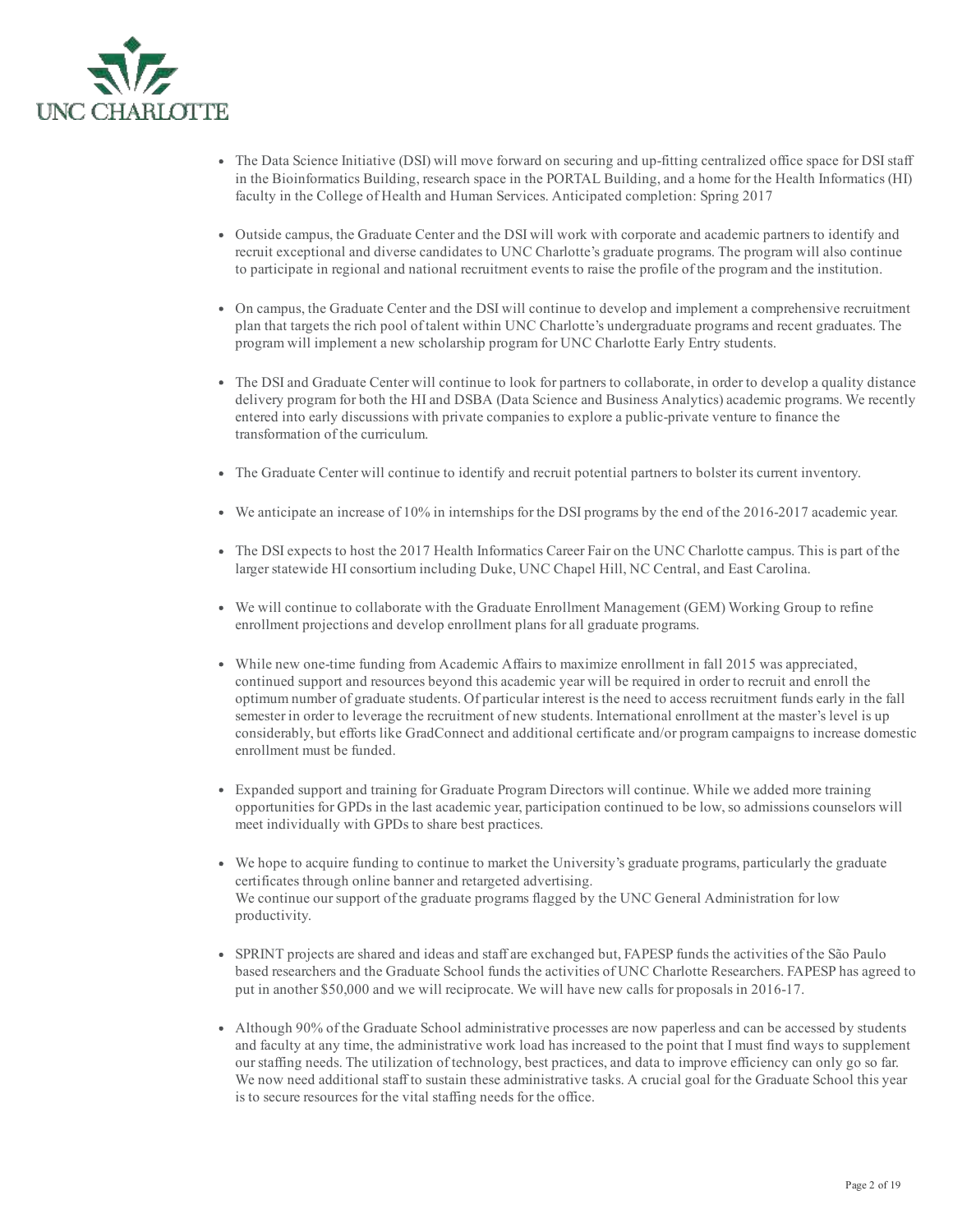

#### D. Actions/Tactics

- 1. Provide leadership to the Graduate Enrollment Management [GEM] Workgroup, Department Chairs, and Graduate Program Directors to effectively anticipate and respond to challenges and opportunities to effectively manage graduate enrollment and meet enrollment goals.
- 2. Annually analyze funding allocations by program and level and provide recommendations on stipends and tuition support needed to recruit, enroll and retain highly qualified graduate students. Strategically tie centrally provided funding to program outcomes as identified on Graduate Enrollment Management Plans, projections, and annual reports.
- 3. Utilize technology, best practices, and data to support campuswide, sustainable solutions to recruit, enroll, support, and graduate excellent domestic and international students, while preserving personal service and strategically increasing the size and quality of graduate enrollment.
- 4. Because of the Graduate School's unique capacity to engage all colleges and academic units, and in close cooperation with Student Affairs, we accept and exercise oversight responsibility to align and coalesce all aspects of an accelerated effort to serve the military-affiliated student population.
- 5. With the realization that the effective recruitment and enrollment of top graduate students, especially at the doctoral level, require funding forstipends, tuition and health insurance, we must provide leadership and other actions necessary to increase the number of fellowships and assistantships for domestic and international graduate students. Identify opportunities for philanthropic support that can be used to fund domestic, international, and underrepresented students, including the returning military and develop strategies to increase funding for tuition, research, travel support, and paid internships for graduate students.
- 6. Support interdisciplinary curriculum development that includes linked courses, team teaching, bridge programs (undergraduate to graduate), study abroad, summer research experiences, and internships.
- 7. Work with the Graduate Program Directors, Program Faculty, the Executive Director of the Data Science Initiative, Deans of the College of Health and Human Services, Belk College of Business, and College of Computing and Informatics to develop and implement strategies to meet or exceed enrollment goals established in the 2014 Eduventures Graduate Enrollment Strategic Planning Report.
- 8. Actively engage in the UNC Charlotte Data Science Initiative by administering the corresponding PSMs, and supporting the Executive Education and Economic Development Programs

## E. Effectiveness Measures/Assessment Methodology

Data collected for analysis will include:

- College program graduate enrollment plans and enrollment management strategies
- Utilization of an electronic Graduate Enrollment Management program
- Enrollment numbers compared to projections
- Program retention, completion and time-to-degree data
- Persistence data by level and program
- Student suspension and termination numbers
- Survey of applicant satisfaction with admissions application process
- Application and admission reports
- Data on graduate enrollment by race, ethnicity, gender, veteran status, and academic performance in relation to available comparable data of peer institutions
- Number of collaborative partnerships developed and/or sustained
- Students enrolled via collaborative partnerships
- Funding offers made/accepted total and by program compared to prior years
- Funding data including award expenditures, number ofstudents assisted, and average funding package by degree and program
- New fellowships and traineeships implemented
- Increased funding from external grants and contracts for assistantships, tuition and health insurance awards and students supported with new travel/research grants and internships
- Student satisfaction surveys regarding funding availability, funding publicity, and effectiveness of the application/nomination process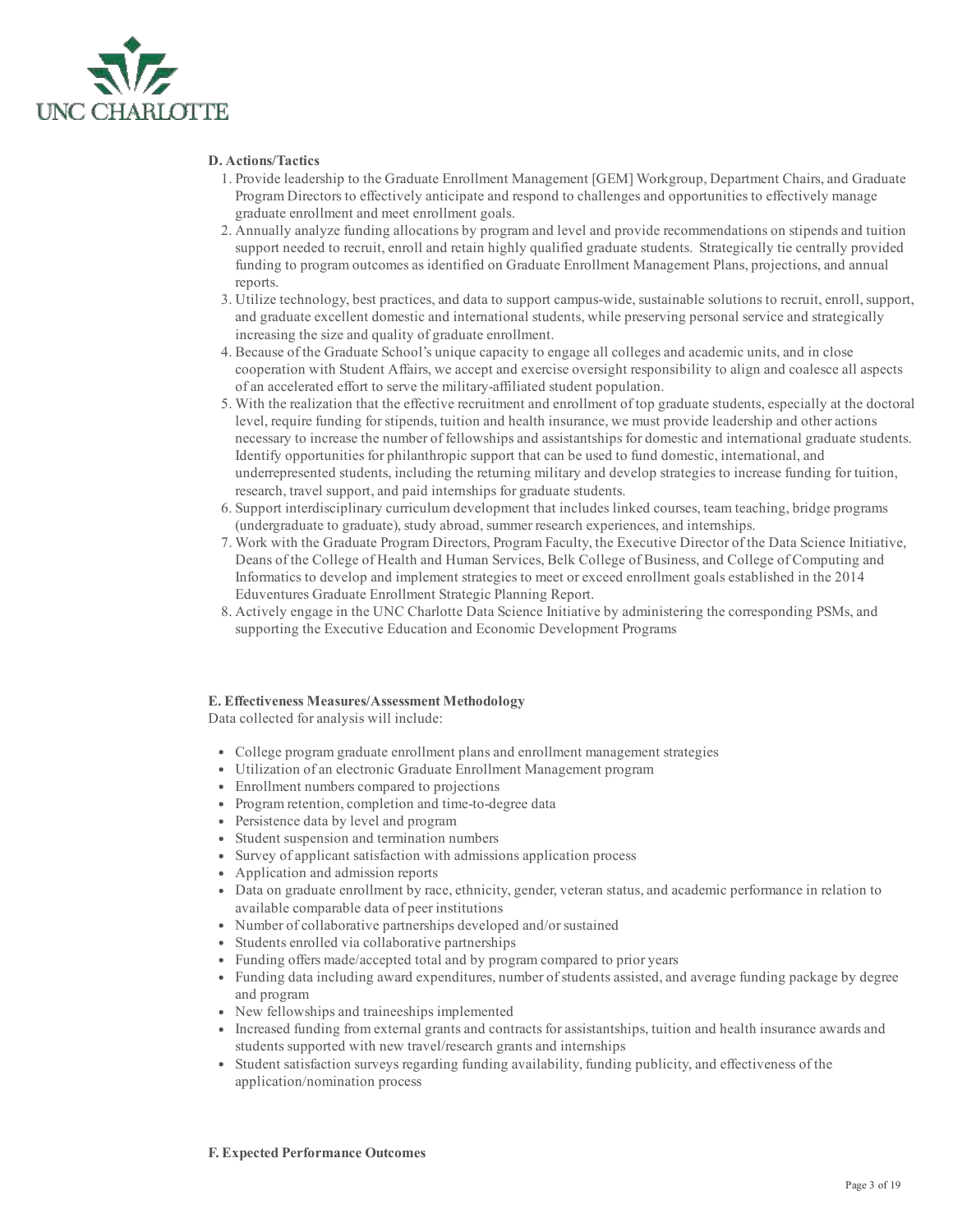

- Starting with the graduate enrollment projections identified in the campuswide planning effort completed in June 2014, work toward a target enrollment of 6,303 graduate students by 201920. To support this action, by 2016 each graduate program will have established enrollment and graduation projections, an enrollment plan with clear goals and strategies to achieve those goals, a systematic process for annual reporting of enrollment plans and projections, and a well-defined procedure for requesting resources in support of graduate enrollment management. (Reference Eduventures Report June 2014 Appendix 1) Aligns with Actions/Tactics #
- Purchase/build/implement a BI dashboard nimble enough to build on over time that renders historic key data metrics by program (fall 2017), accepts annual enrollment and graduation projections (fall 2016), and incorporates key performance indicators (KPIs) (fall 2018) that monitor graduate programs' progress for GEM strategic goals and projections. Aligns with Actions/Tactics #1, 3
- By 2016, complete the implementation of a Degree Progression and Degree Audit tool (DegreeWorks) that supports students, faculty and staff and provides reporting capability: to identify barriers to graduation, target students forspecific professional development programming, and supports strategic enrollment management goals. Aligns with Actions/Tactics #1, 2, 3.
- Establish open and active channels of communication with appropriate agencies on military installations and with Reserve and Guard units in the broad region through which we can identify veterans' interests, needs and concerns relative to higher education and quality of life issues as they consider transitioning to civilian life. The target here is at least one new partner annually for the next 5 years. Aligns with Actions/Tactics #4.
- Aid in the completion of the graduate catalog and graduate course and curriculum tools (Acalog and Curriculog) by 2016/2017 that accurately reflects program requirements and changes and produces Acalog-derived, programspecific plans of study), and provide staffing to manage associated curriculum changes and program development. Aligns with Actions/Tactics #3.
- Establish a centralized location for the PSMs in conjunction with the Data Science initiative that includes administrative and faculty offices, collaborative and study space forstudents, and interdisciplinary lab space by 2017. Aligns with Actions/Tactics #7, 8
- Strategically partner with educational institutions, educational/business/corporate entities, professional associations, and testing companies to recruit an excellent and diverse pool of students. Increase prospects, applicants, and enrolled yields by 1.5% annually, and increase the number of ethnic minority students and veterans who enroll each year. Aligns with Actions/Tactics #3,5
- Create a dedicated position to manage social media for the recruitment of new graduate students, and help educate program faculty and staff on best practices related to social media utilization. Aligns with Actions/Tactics #3.
- Offer training opportunities for Graduate Program Directors, Department Chairs, and administrative support personnel to help them effectively manage enrollments at least monthly in a face-to-face format and increase the inventory of virtual "on demand" training by six per year. Aligns with Actions/Tactics  $\#1, 6$ .
- Establish a structured program to identify and assist returning students to complete their degrees by fall 2016 such that at least 10 new/returning students participate each year. Aligns with Actions/Tactics #3, 6.
- Encourage the development of new Early Entry programs so that at least 90% of graduate programs at the certificate and master's levels offer Early Entry to exemplary undergraduate students by 2020. Aligns with Actions/Tactics #3, 6.
- Triple the number of Accelerated Master's Programs offered to academically qualified freshmen by 2020 and enroll at least two new students per year. Aligns with Actions/Tactics #3, 6.
- Collaborate with the Office of Extended Academic Programs (Distance Education) to identify underserved populations of North Carolina and otherstates that might benefit from a UNC Charlotte graduate program, and partner with GPDs to develop innovative methods to deliver programs to serve specific regions and populations. Expand the number of graduate programs delivered either 100% online, hybrid, or off campus by one per year, and offer at least 15 online (underenrolled) courses via UNC Online persemester. Aligns with Actions/Tactics #1,3, 6
- Double the number of Professional Science Master's or other Professional Master's degrees by 2020. Aligns with Actions/Tactics # 3,5, 6, 8
- Partner with the Office of International Programs to serve as a resource for graduate faculty to develop international conduits to cultivate collaborative opportunities, recruit excellent graduate students, and promote the exchange of domestic students and faculty for international educational opportunities. Initiate two new options per year while sustaining two existing (active) collaborations with foreign entities. Aligns with Actions/Tactics #3, 5,
- Increase the number of full-time domestic and international doctoral students who are fully funded by 10% by 2020. Aligns with Actions/Tactics #2, 5
- Increase the number of students who receive monetary support, particularly in light of recession-related reductions in employer and third-party funding and increased unemployment, by 25% by 2020. Aligns with Actions/Tactics #2, 5
- Increase the Graduate Center inventory of programs by two in five years. Aligns with Actions/Tactics #6.
- Implement a Graduate Certificate in Professional Development by 2016-17. Aligns with Actions/Tactics #6.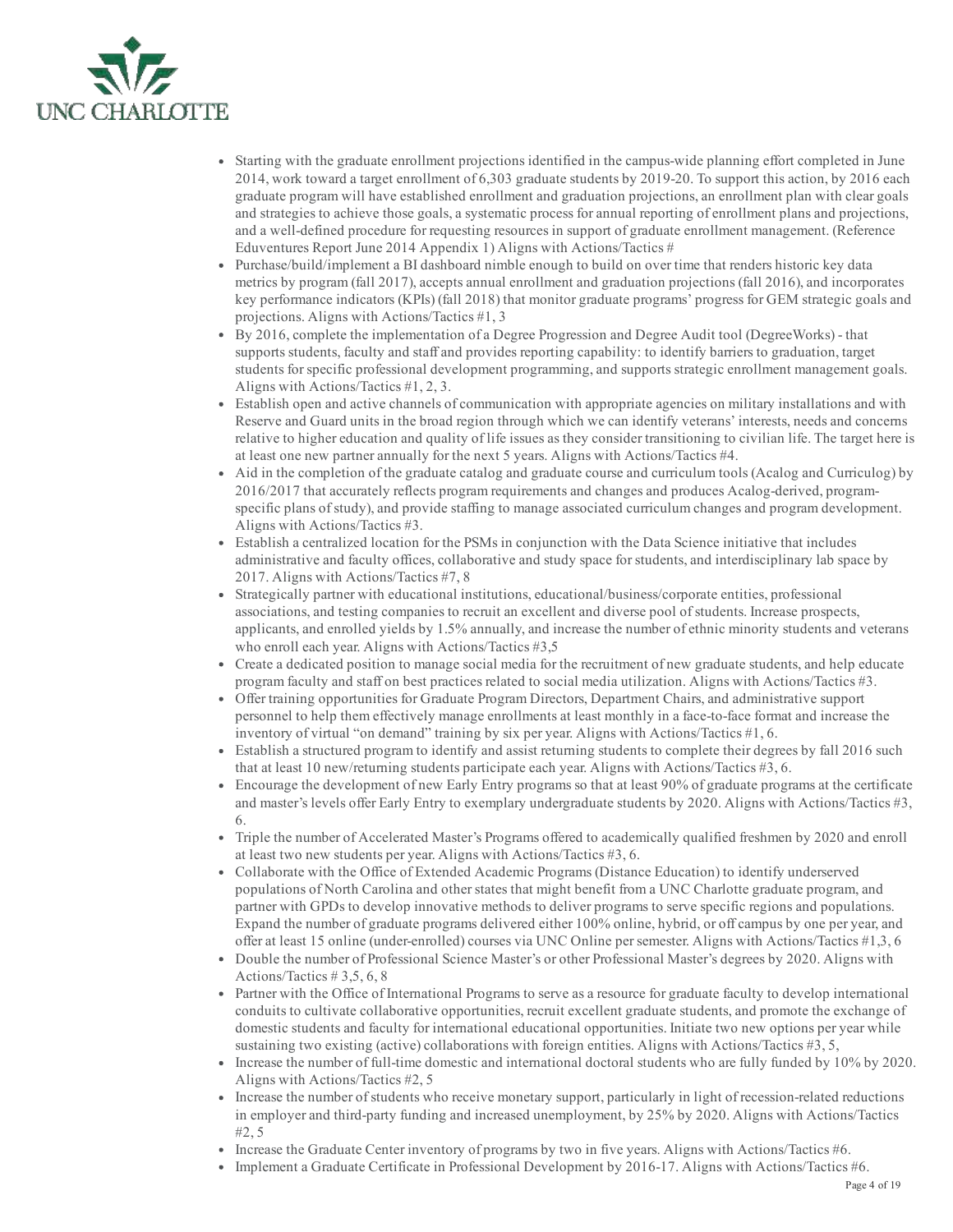

- Increase number of externally funded assistantships and fellowships by 5% in 5 years. Aligns with Actions/Tactics #2, 5
- Increase the number of part-time students with funding through the Graduate School Tuition Scholarship program by 25% in five years. Aligns with Actions/Tactics #2, 5
- Expand the number of external grants and contracts with graduate assistantship that cover the cost of tuition and health insurance by \$200,000 before 2020. Aligns with Actions/Tactics #2, 5
- Prepare effective metrics to tie University resource allocation to graduate enrollment plans by 2016. Aligns with Actions/Tactics #2.
- Establish at least one research/travel grant for graduate students by 2020. Aligns with Actions/Tactics #5.
- Inventory current levels of internships for graduate students and develop strategies to increase them by 10% in 5 years. Aligns with Actions/Tactics #7.
- Set the goal that at least 80% of the non-resident domestic students who hold assistantship or fellowship funding from the University become residents for tuition purposes once eligible to apply for residency. Aligns with Actions/Tactics #5
- Purchase/design and implement a web-based management tool by fall 2016 to coordinate the assistance offers among graduate programs, the Graduate School, Grants and Contracts, the Scholarship Office, and the Office of Student Financial Aid such that assistantship and tuition award offers are made simultaneously to students, and earlier in the enrollment cycle (preferably with the offer of admission). Aligns with Actions/Tactics #3.
- Explore the opportunities to offer the PSMs internationally (e.g., Chile and Bosnia) and at locations in the Charlotte region and state. Aligns with Actions/Tactics #1, 6
- Promote awareness of the importance of Professional Science Master's programs in meeting the economic, technological, and civic/societal needs of the Charlotte region, and the State of North Carolina. Aligns with Actions/Tactics #1, 3, 6
- In support of the DSI we will collaborate with our internal and external partners to achieve our total enrollment goal of 279 students in Health Informatics and Data Science and Business Analytics by 201920 with a goal to reach 312 students by 2024-25 by realizing the enrollment projections below: Aligns with Actions/Tactics #7, 8.

|                       |             | 2019-2020 Goals |        | 2024-2025 Goals |     |        |
|-----------------------|-------------|-----------------|--------|-----------------|-----|--------|
| Program               | Level       | Low             | Target | High            | Low | Target |
| Health<br>Informatics | Master's    | 80              | 100    | 110             | 100 | 110    |
| Health<br>Informatics | Certificate | 27              | 33     | 36              | 33  | 36     |
| <b>DSBA</b>           | Master's    | 80              | 110    | 100             | 110 | 125    |
| <b>DSBA</b>           | Certificate | フフ              | 36     | 33              | 36  | 41     |

#### G. Budget and Resources

- To support the focus on graduate enrollment over the next 5 years, Graduate Admissions must hire 2-3 new Counselors. At \$60,000 per counselor, the total cost will be \$180,000.
- The existing Graduate Admissions Counselors are SPA. Due to the nature of the position, these positions are to be reclassifies as  $EPA - $50,000$ .
- Increased operating budget for Graduate Admissions for recruitment and strategic GEM initiatives \$190,000.
- Create a new position of Associate Director of Graduate Academic affairs to support the coordination of Acalog and Curriculog with the implementation of Degree Works to manage the 1,000+ graduation applications submitted to the GS each semester, update the 1,000+ student-specific study plans per semester in Degree Works, update time limits, enter non-courseork milestones for master's and doctoral students, and, efficiently and accurately perform graduate degree audits - \$55,000
- Implement an on-line system for Graduate Enrollment Management. This would be a Web-based Business Intelligence tool to support Graduate Program Directors, Department Chairs, School Directors, Associate Deans, Deans, and administrators in managing enrollment in nearly 150 graduate programs. Enrollment strategies must be informed by data to produce measurable results in areas such as recruitment, admissions, retention, funding, graduation, and the utilization of human, fiscal, physical and technological resources - \$65,000
- The budget for Graduate Assistant Support Plan has not increased in over 5 years. We are no longer able to support all eligible full-time enrolled doctoral students. We have already overcommitted funding beyond our stretch goal for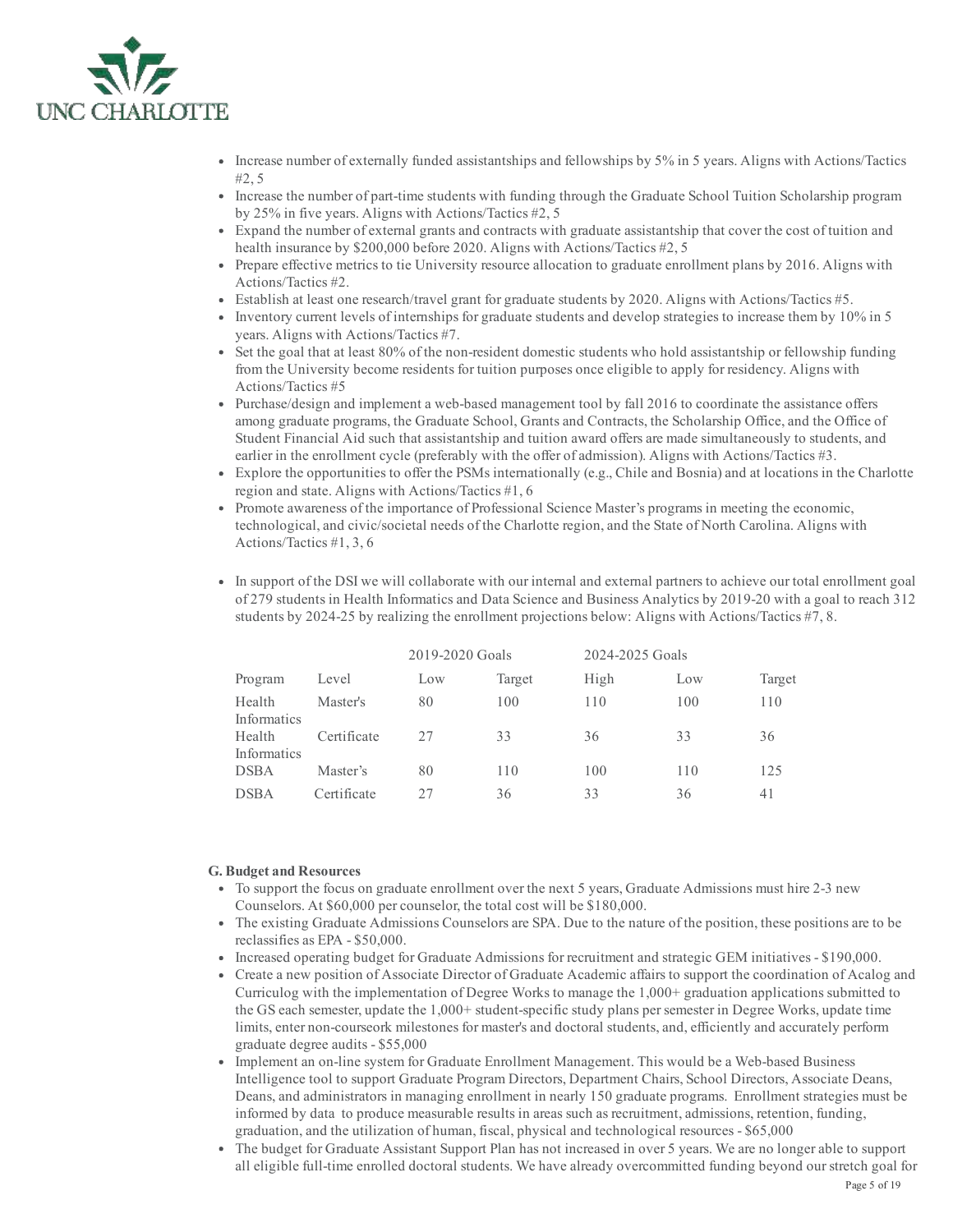

201516 and for the first time we have placed eligible students nominated for GASP on a waitlist this early in May. There is a need to increase the budget for GASP by \$500,000 within the next five years.

- The health insurance premium has increased annually since it was first established; however, there has been no permanent increase in the budget. We have used one-time money to cover our obligations for doctoral students who are eligible for GASP. To cover the shortfall and to support the growth of doctoral programming, \$700,000 needs to be added to the HI budget.
- The Graduate School strategic assistantship pool has a budget of \$2.5 million. No new dollars have been added to the budget in 6 years except for a few new programs. To continue to be effective as a strategic pool of money to support graduate enrollment the budget requires an additional \$2 million.
- For 2015-16, the Chancellor allocated \$2 million to be used for need-based tuition support for graduate students. These funds are allocated to graduate students with a FAFSA on file and do not require that the student hold an assistantship. We are asking for an addition \$2 million for 2016-17.
- With increased responsibilities for graduate student funding and enrolled/graduating student services, there is a need for an increased operating budget and staff for the Graduate Academic Affairs unit - \$60,000
- Funding to develop a consolidated location to house and administer the Data Science faculty staff, and students \$500,000 - \$800,000.
- H. Assessment Findings and Results
	- The degree progression and audit tool, DegreeWorks, was implemented on campus May 16, 2016.
	- Training for the GPDs continued but was restructured. Instead of one large meeting, the Graduate School staff met with each college in the Spring semester. This enabled the staff to respond to a college's specific concerns. In addition, the Graduate School offered 17 training sessions for DegreeWorks.
	- Call volume stats for CY 2016 were 10,255 presented with 10,097 handled.
	- Customer walk-ins for CY 2016 were 1,871 for Graduate Admissions and 2,306 for Graduate Academic and Student Affairs for a total of 4,177.
	- Built eGEM, (electronic Graduate Enrollment Management), an online system that renders historic key data metrics by program and accepts annual enrollment and graduation projections for a threeyear period. The system also includes functionality for each graduate program to complete and manage a Graduate Enrollment Plan to monitor progress for GEM strategic goals and projections.
	- Working toward a target enrollment of 6,303 graduate students by 2019-20, over 90% of graduate programs established enrollment and graduation projections in eGEM, and over 71% of the programs developed enrollment management plans with clear goals/objectives and associated strategies to achieve and evaluate those goals.
	- The Graduate School senior staff reviewed projections and plans in eGEM throughout November and December 2016 and made strategic decisions to provide funding support to six master's programs in College of Liberal Arts and Sciences and a handful of programs in Cato College of Education.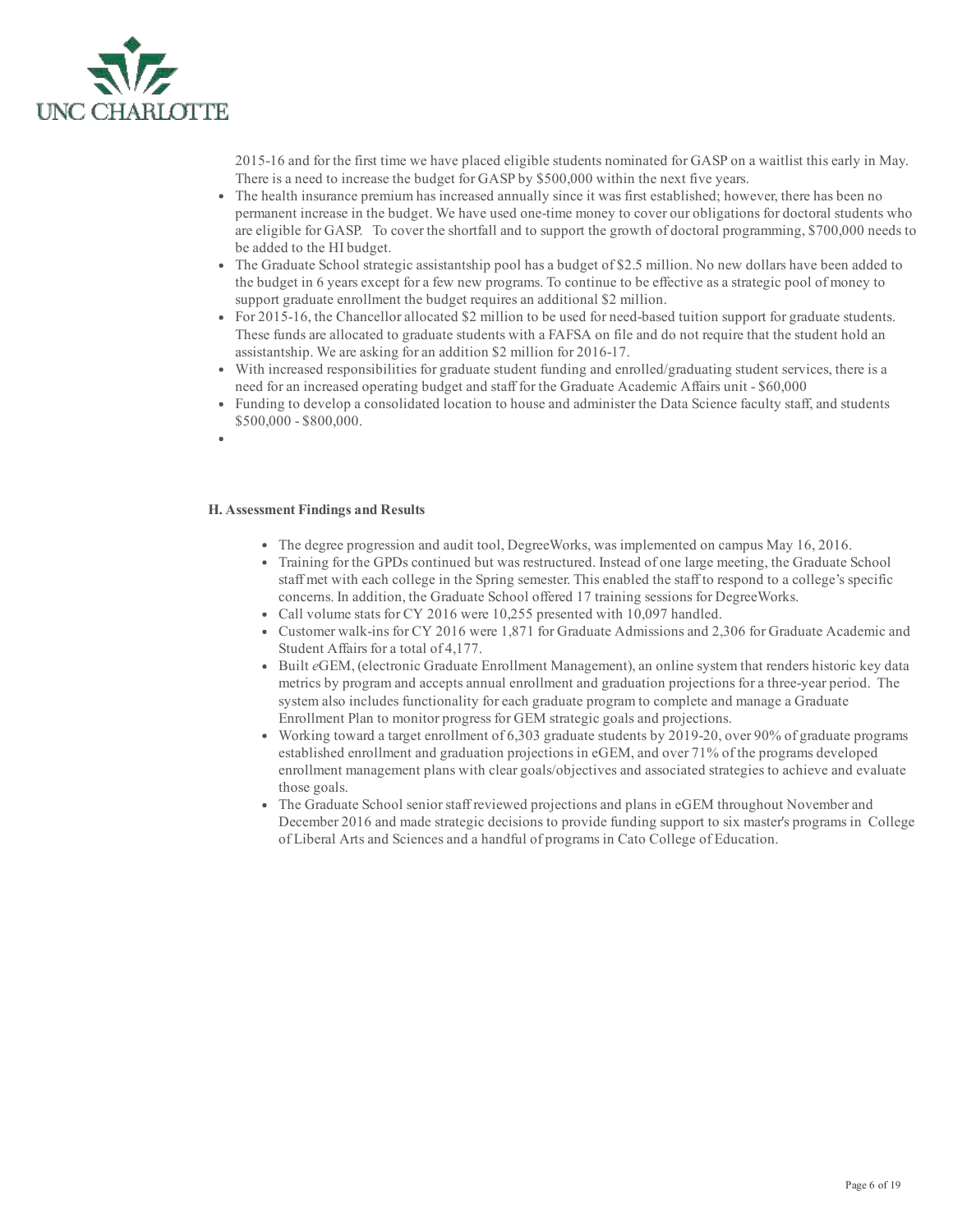

| College                      | Projections<br>Completed | % Submitted | <b>Plans Submitted</b> | % Submitted |
|------------------------------|--------------------------|-------------|------------------------|-------------|
| <b>Business</b>              | 11/11                    | 100%        | $\overline{4}$         | 36%         |
| $Arts + Architecture$        | 2/3                      | 67%         | 1                      | 33%         |
| Computing $&$<br>Informatics | 11/11                    | 100%        | 40                     | 36%         |
| Education                    | 29/29                    | $100\%$     | 22                     | 76%         |
| Engineering                  | 13/16                    | 81%         | 5                      | 31%         |
| Graduate School              | 4/4                      | 100%        | $\overline{0}$         | $\Omega$    |
| Health & Human<br>Services   | 16/17                    | 94%         | $\mathbf{1}$           | 52%         |
| Liberal Arts &<br>Sciences   | 34/42                    | 81%         | 22                     | 52%         |

## Enrollment

- Increased graduate enrollment  $+1\%$  over fall 2015, an increase of 66 students, to a record high of 5,317 (almost 18%) of the total enrollment).
- 20% of graduate students in the fall 2016 were identified as ethnic minorities; another 27% were identified as international.
- At the December 2016 graduation, we had 76 doctoral graduates (up from 64 in December 2015). We anticipate about 5060 at the May 2017 commencement for a total of 120130 doctoral graduates. The fact that we have awarded more than 100 doctoral degrees annually for the past several years was one factor for our new Carnegie classification as a doctoral-granting institution with higher research activity. The other factor was our increase in annual research expenditures.
- Currently, GRAD courses offered through the Center for Grad Life (CGL) have generated a total of 563 SCHs for the year resulting in \$412,000 in enrollment increase funding for the University.
- The Graduate School Veteran Fellowship program enrolled its second class of military veteran scholars into masters and doctoral programs. In his new role as Assistant Dean, Dr. Alan Freitag continues to expand and coordinate the academic outreach and support programs for veterans. Dr. Freitag is administering the competition for the third class of fellowship recipients.
- Assistant Dean Freitag has assumed the role of Program Director for the new Graduate Certificate Program in Professional Skills. The program was revised and is currently being prepared for a proposal through Curriculog.

## Marketing:

- Moved Graduate Admissions to a unique website with significant increases in site visits by unique visitors.
- Created a second Graduate Admissions website in a nonUniversity platform (Word Press) in April 2016.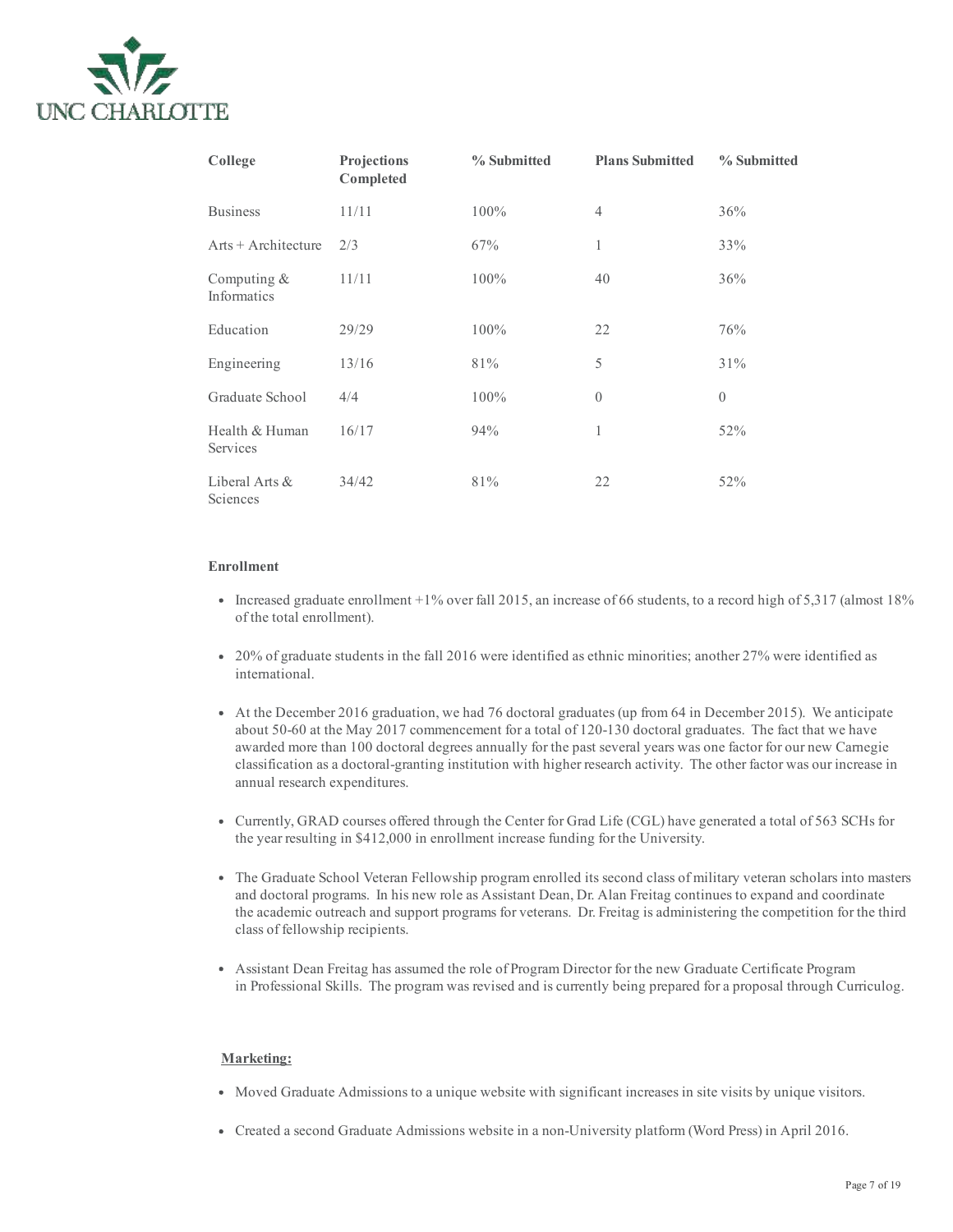

The top four (4) areas accessed were:

- 1. Application Process: this comprised many subpages: 28.6% of activity
- 2. Login page and internal menus: 19.6%
- 3. Application Listing: 15.1%
- 4. Application Status: 8.53%
- Had record numbers of new visitors to the Graduate Admissions website: August 2016: 124,409; September 2016: 127,871; October 2016: 134,445; November 2016: 189,455; and December 2016, 218,670.
- Graduate Certificate recruitment continued with a digital campaign to boost enrollment in certificate programs. The campaign's goal was to drive traffic to the landing page created for graduate certificates ([http://gradcertificate.uncc.edu\)](http://gradcertificate.uncc.edu/) where viewers could submit a web form to speak/email with a Graduate Admissions Counselor and/or attend an Information Session.

The custom campaign ran June 20, 2016 to August 20, 2016, with the following results:

|                                      | Impressions Clicks |       |
|--------------------------------------|--------------------|-------|
| Custom Audience Reach                | 9,246,373          | 2,457 |
| Contextual keyword reach             | 26,095             | 3,609 |
| Keyword search reach                 | 13,532             | 428   |
| Retargeting reach                    | 17,543             | 28    |
| Conversion rate $= 7.32\%$           |                    |       |
| Industry average = $0.50\%$          |                    |       |
| Web form Submissions $= 88$          |                    |       |
| Information Session Attendees = $94$ |                    |       |

- The Graduate Certificate website had an increase of 379% in audience traffic during the campaign dates. Prior to the campaign start, the week of May 2, 2016 - May 8, 2016, there were 283 sessions with 689 page views on the site. In the middle of the campaign, the week of July 11, 2016 - July 16, 2016, there were 1,356 sessions with  $1,936$ page views. Overall, the total number of users visiting the website during the campaign was 7,543.
- Launched a new Facebook site in Fall 2015 to help recruit new students to graduate programs. In 2016, the site more than doubled its "likes" and had 862 post engagements.
- Hosted 33 information sessions: 14 face-to-face and 14 online prospective student information sessions. Hosted two Information Sessions at the Center City Campus. Three information sessions were specifically hosted to recruit UNC Charlotte faculty/staff and two information sessions just for Early Entry applicants, and one for ELTI students. 632 prospective students attended general Information Sessions, 70 faculty/staff attended Information Sessions, and 12 undergraduate students attended Early Entry Information Sessions.
- Prospects in AP decreased slightly in 2016 (26,354) compared to 2015 (27,036).
- To promote Graduate Certificate programs, Graduate Communications created a digital advertising campaign in the Charlotte, Winston-Salem and Raleigh markets, running June - August. The campaign reached more than 9 million people with a 380% increase in website traffic.

## Funding:

- We set several graduate student funding records this year.
- Supported a record number ofstudents with tuition and/or health insurance awards using both merit and need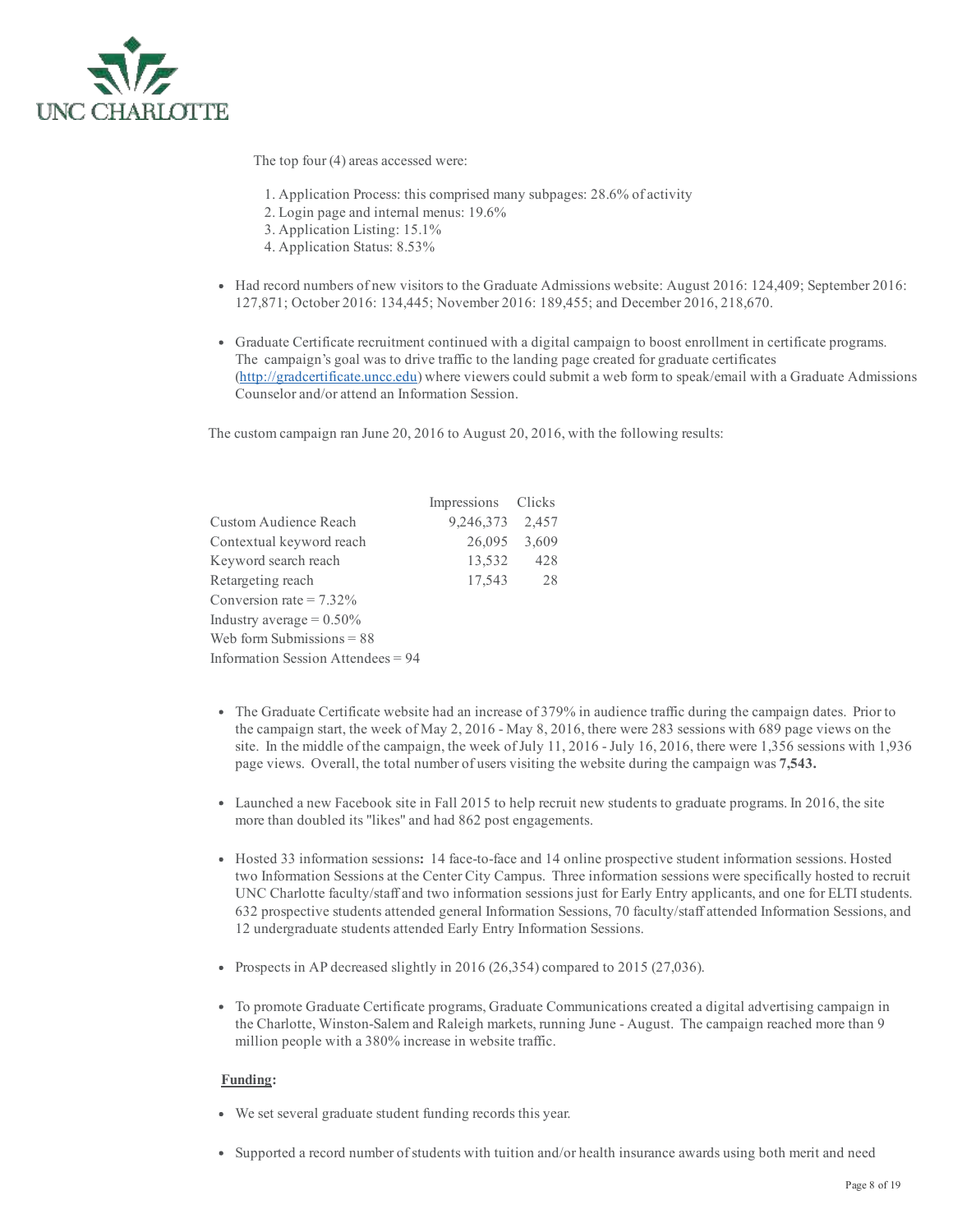

based aid. 2,158 awards were credited to students' accounts.

- Efficiently managed an 11% increase in accepted Graduate Assistantship contracts: 3,426 in 2015 vs 3,081 in 2014.
- Managed 533 approvers in the eGA system.
- The Graduate School established a strategic funding initiative for a subset of these low productivity programs to help encourage student recruitment and retention. This two-year program will provide full resident tuition funding for new NC residents regardless of whether they hold a graduate assistantship. Full non-resident tuition will be provided to non-resident students, but these students will be required to hold an assistantship.

|                                                                                                         | Spring 2016       |             | Fall 2016 |                   |             |             |  |
|---------------------------------------------------------------------------------------------------------|-------------------|-------------|-----------|-------------------|-------------|-------------|--|
|                                                                                                         | Students          | Awards      |           | <b>Students</b>   | Awards      | Yearly      |  |
| GASP Awards                                                                                             | 552               | \$3,059,577 | 577       |                   | \$3,288,138 | \$6,347,715 |  |
|                                                                                                         | 336 non-residents |             |           | 348 non-residents |             |             |  |
|                                                                                                         | 216 NC residents  |             |           | 229 NC residents  |             |             |  |
| Health Insurance                                                                                        | 472               | \$407,572   |           | 491               | \$545,501   | \$953,073   |  |
| Master's Awards                                                                                         | 509               | \$961,967   |           | 370               | \$729,073   | \$1,691,040 |  |
| Philanthropic Awards                                                                                    | 11                | \$67,500    |           | 11                | \$64,359    | \$131,859   |  |
| Fellowship/Scholarships<br>NSF/Fulbright,<br>Grad Life Fellows.<br>Yellow Ribbon,<br>Campus Scholarship | 16                | \$96,928    |           | 15                | \$82,272    | \$179,200   |  |
| <b>Total Awards</b>                                                                                     | 1,560             | \$4,593,544 |           | 1,464             | \$4,709,343 | \$9,302,887 |  |

## Philanthropic Awards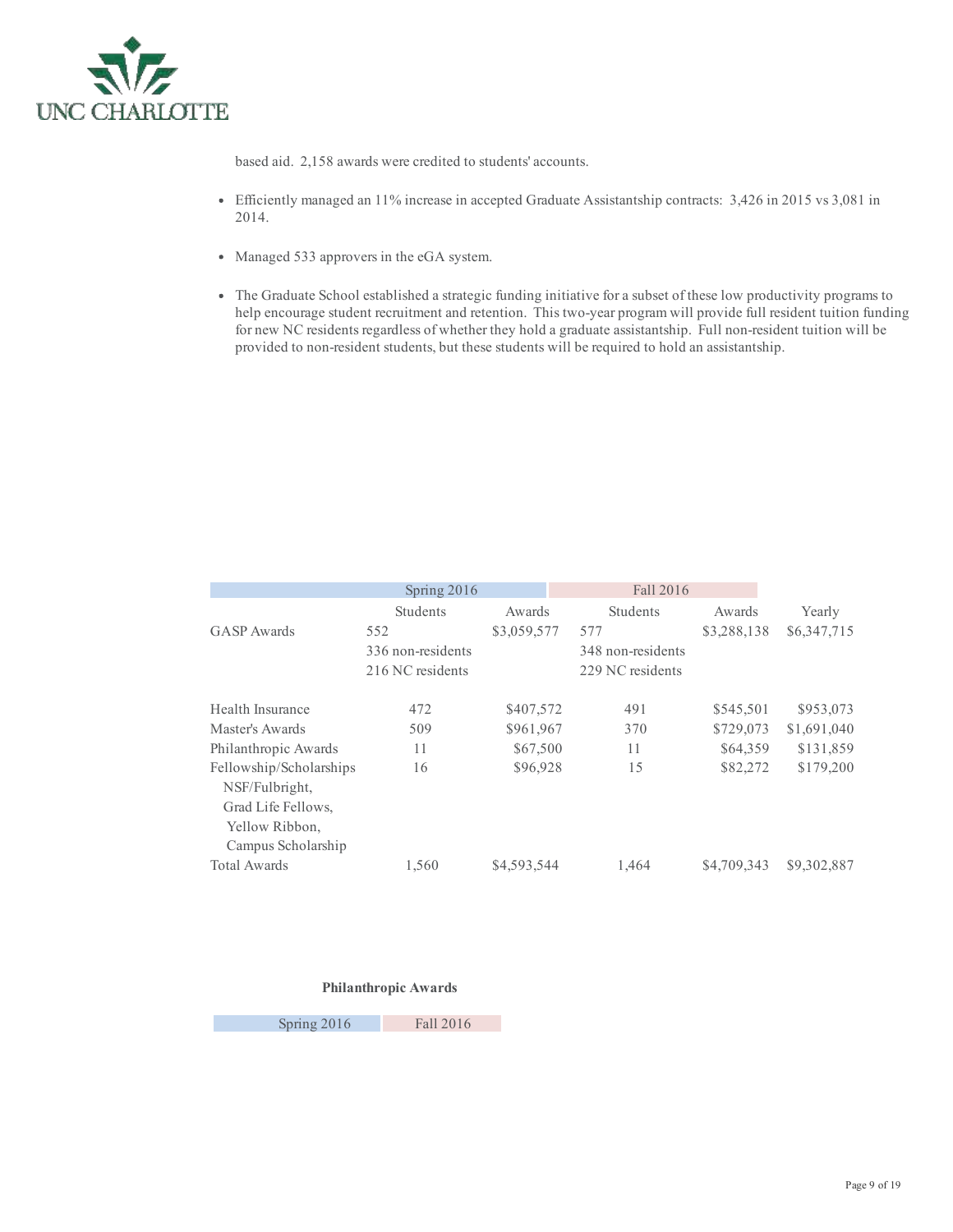

|         | Students | Award    | Students | Award    | Yearly    |
|---------|----------|----------|----------|----------|-----------|
|         |          |          |          |          |           |
| Baker   | 1        | \$1,000  | 1        | \$1,500  | \$2,500   |
| Cato    | 2        | \$18,000 | 2        | \$19,445 | \$37,445  |
| Everett | 2        | \$12,500 | 3        | \$17,500 | \$30,000  |
| Giles   | 3        | \$33,452 | 2        | \$23,288 | \$56,740  |
| Jacques | 1        | \$500    | 1        | \$500    | \$1,000   |
| Lucas   | 1        | \$500    | 1        | \$500    | \$1,000   |
| Zonta   | 1        | \$1,548  | 1        | \$1,626  | \$3,174   |
| Total   | 11       | \$67,500 | 11       | \$64,359 | \$131,859 |

#### Other funding highlights include:

- We enrolled five NSF Graduate Research Fellows in 2016 along with fourteen GAANN students. The Graduate School does provide "topping off" awards to ensure students who have completed the GRFP but not yet graduated, have funding available to complete the degree. Also as a cost share condition for the NSF grant, the Graduate School provides full level of funding to support one GRFP (total GS commitment for 2016-17 \$83,826).
- UNC Charlotte ranks #4 in North Carolina for the total number of NSF Graduate Research Fellowship awards.
- In 2016, 22 students received fellowship/scholarship assistance through the Graduate School's philanthropic awards; the awards totaled \$131,859.
- Thirtyone students received Graduate School assistance from othersources (Grad Life, Yellow Ribbon match, UNC Campus Scholarship) totaling \$166,098.
- To leverage student funding from the NSF, the graduate School has committed to providing up to ten NRT Fellowships over a five year period, if two proposals are funded.

#### Use of Results and Changes - Discussion

- The first Graduate Enrollment Management Summit was held on September 15, 2016. The purpose of the summit was to bring together administrators, faculty and staff to talk about the progress made in developing their graduate enrollment plans, demonstrate the web-based portal (eGEM), and discuss next steps. This was a half-day program beginning with a plenary session introduced by the Provost, followed by several breakout sessions. We will hold similar events on a regular basis probably every other year.
- Now that nearly all graduate programs have prepared enrollment and graduation projections with corresponding enrollment plans that set clear goals and strategies to achieve these goals, our objective is to work toward a systematic process for annual reporting of enrollment plans and projections, and a well-defined procedure for requesting resources in support of graduate enrollment management. With the work that has been done and building upon the momentum to continue, this goal is our number one priority for the year. If we lose focus or if the faculty see no value in continuing their work, the project will quickly fail like all our previous enrollment planning initiatives.
- Complete our objective from last year to build a data dashboard that renders historic key data metrics by program, accepts annual enrollment and graduation projections and incorporates key performance indicators (KPIs) that monitor graduate programs' progress for GEM strategic goals and projections ([www.egem.uncc.edu\)](http://www.egem.uncc.edu/). We wish to expand eGEM to include current and historical, data, documentation, and information for each graduate program that will serve as a resource guide for program faculty.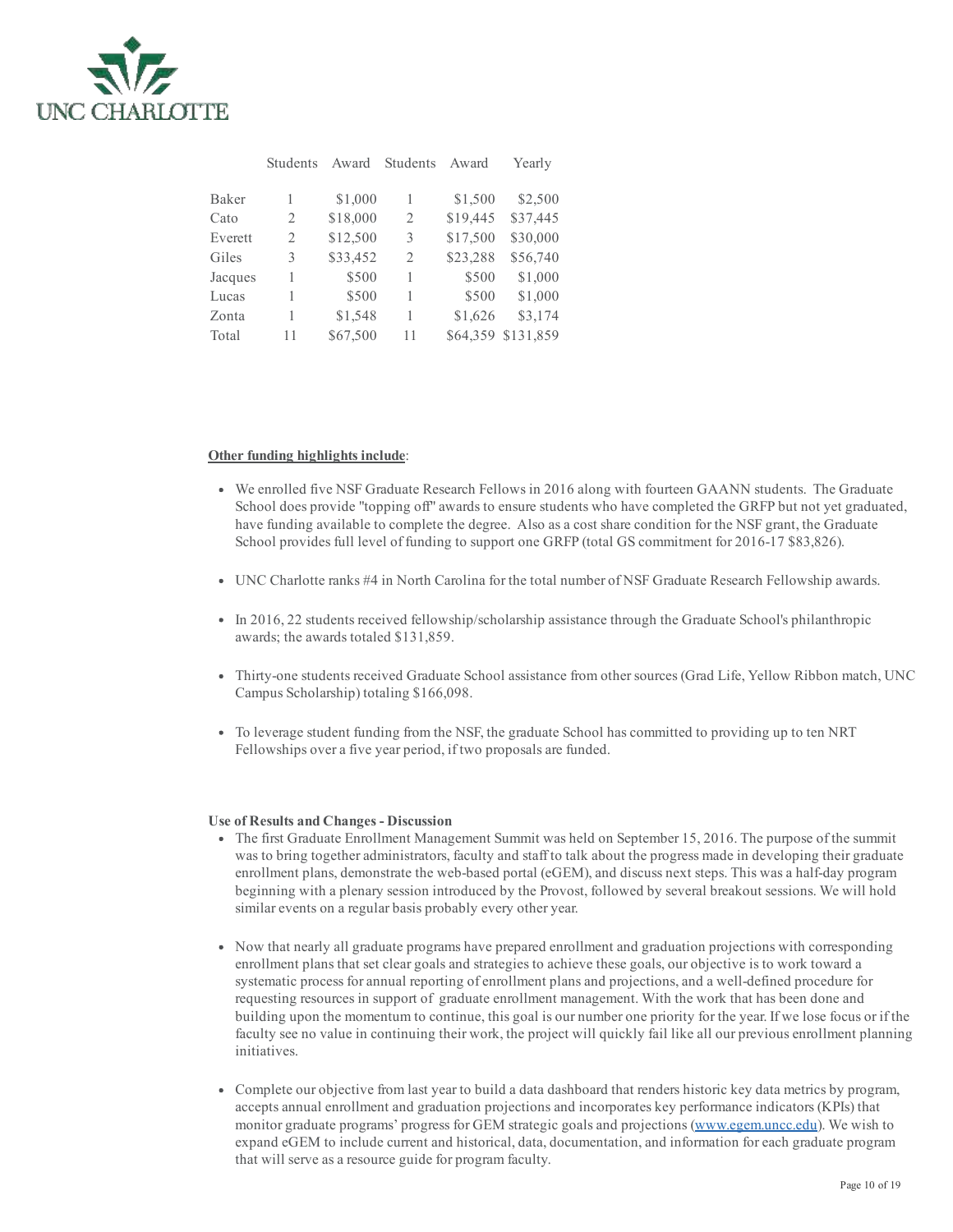

- The successful implementation for DegreeWorks was a major accomplishment this year. The goal now is to continue to promote the use of DegreeWorks with faculty. While DegreeWorks makes administrative process simpler for endusers (students and faculty), it creates a significant new workload for administration. For instance, Degree Works necessitated exceptions and substitutions, which increased activity in the petition system by 109% a total of 3,442 petitions processed (compared to 1440 last year). Each of the petitions must be reviewed before posting in the system. Catalog copy must also be transcribed and updated so that it matches with the individual plans of study for each degree program. The utilization of technology, best practices and data to improve efficiency can only go so far. We now need additional staff to sustain these administrative tasks. A crucial goal for this year is to secure resources for the vital staffing needs for the office.
- While we have made real progress in creating new and cultivating existing educational and research collaborations with international partners, the process needs to be more strategic. This work is resource intensive and we must ensure that we are making the best use of funds with an appropriate return on investment. One of our goals for 2017 18 is to work with the colleges to develop international partnerships in support of enrollment and research objectives.
- To encourage the development of new Early Entry programs so that at least 90% of graduate programs at the certificate and master's levels offer Early Entry to exemplary undergraduate students by 2020.
- Increase the number of Accelerated Master's Programs offered to academically qualified freshmen.
- Collaborate with the Office of Extended Academic Programs to identify underserved populations of North Carolina and other states that might benefit from a UNC Charlotte graduate program, and partner with GPDs to develop innovative methods to deliver programs to serve specific regions and populations.
- Enhance training opportunities for Graduate Program Directors, Department Chairs, and administrative support personnel to help them effectively manage enrollments at least monthly in a face-to-face format and increase the inventory of virtual "on demand" training.
- Provide diversity and leadership training for graduate program directors to support the active recruitment and retention of ethnic minority students in graduate programs as well as otherstudent populations (international, male/female, etc.) that diversify graduate programs.
- Work with internal and external partners to promote UNC Charlotte graduate programs through outreach events on regional military installations and campus visits by military-affiliated guests, coordinate orientation and training sessions on military installations for UNC Charlotte faculty and staff, communicate program support of the UNC Charlotte veteran community though collaborative meetings, an enewsletter and a robust social media community, design, produce and distribute collateral materials acquainting potential veteran students with graduate programs and support services, and expand the UNC Charlotte website dedicated to potential, current and alumni veteran students.
- It's been almost 13 years since the Task Force on Graduate Student Support submitted its report to the campus. While there has been significant progress in our ability to support doctoral students, we are steadily losing our ability to fund master's students. It is time to re-examine how the University funds its graduate students and how we can make it possible to sustain our growth while meeting the needs of graduate education. To this end, we are forming a new Task Force to look at this issue in depth, frame the problems and develop recommendations for going forward. I will constitute the group before the end of the spring 2017 term and begin work over the summer with the goal of delivering the report in the late fall 2017 orspring 2018.
- To bettersupport our graduate programs, we will continue to look for ways to not only increase centralized funding but also to improve the timeliness of the support being offered. It's important the program faculty know what is available early enough to help in the recruitment and retention of students.
- As the visibility and reputation of our graduate programs continues to grow we have to be able to provide the funding necessary to recruit, enroll, retain, and graduate top students. To this end, we will provide the leadership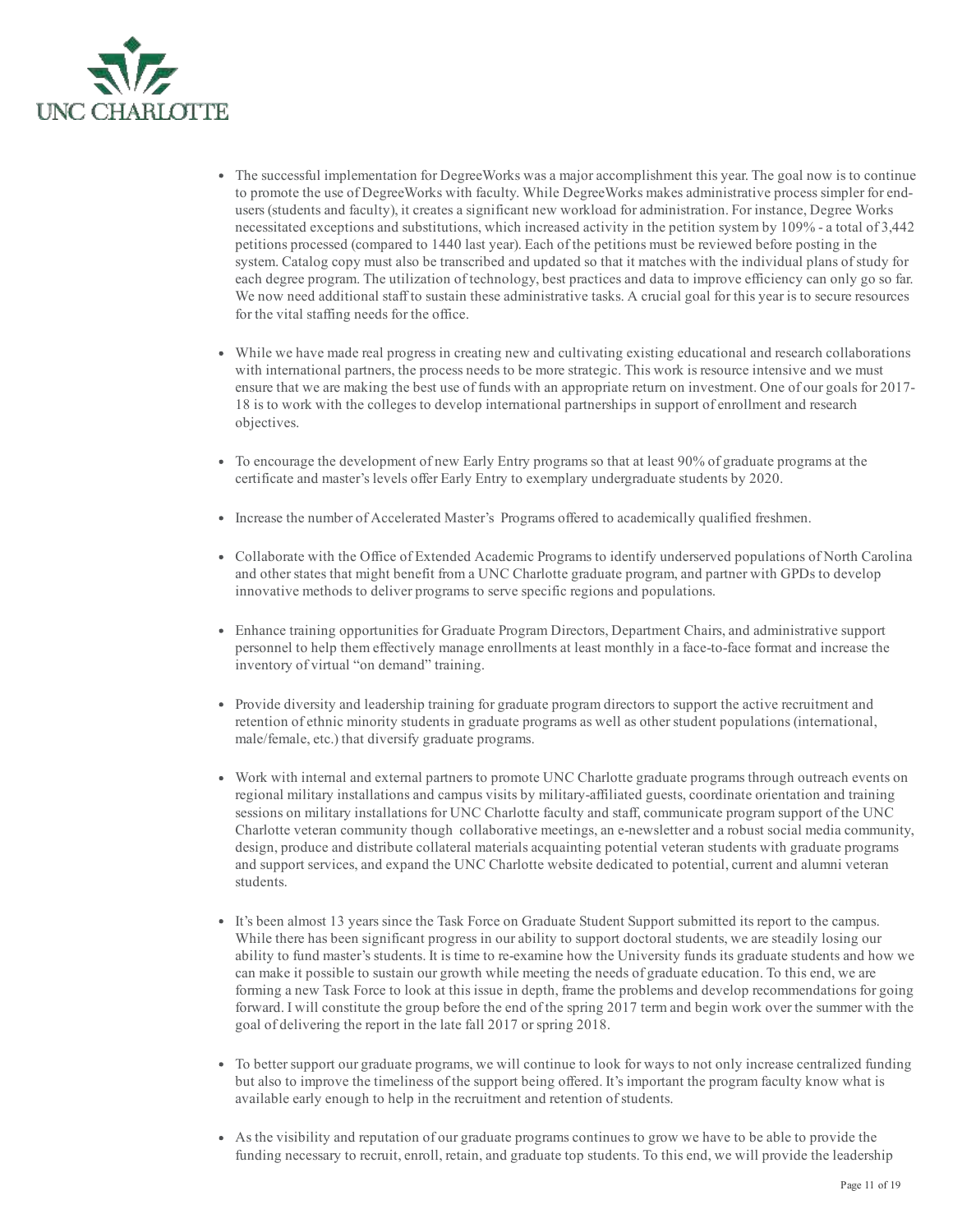

and direct actions necessary to increase the number of fellowships for domestic and international graduate students. With the Capital Campaign, it will be crucial to identify opportunities for philanthropic support that can be used to fund domestic, international, and underrepresented students, including the returning military.

- Work with the Division of Research and Economic Development to increase the number of external grant proposals and training grants that include graduate student opportunities for professional development and funding.
- Promote, facilitate and participate in the establishment of interdisciplinary degree and certificate programs.
- $\bullet$  We will also continue our work to increase by 10% the number of full-time domestic and international doctoral students who are fully funded by 2020.
- To encourage efficiency, effectiveness, and faculty satisfaction, we will grow mentoring, training, and funding opportunities for graduate faculty. Focus will be on interdisciplinary mentoring, and guidance for junior faculty who have yet to graduate a doctoral student, as well as best practices related to advising and mentoring graduate students at all levels.
- As part of our veterans support program, we'll conduct an inventory of existing oncampus veteran support assets and follow up with relevant community agencies to provide a full range of support services for veterans and their families pursuing higher education through UNC Charlotte.
- In 2014 UNC Charlotte developed research partnerships with the State of São Paulo Research Foundation (FAPESP). A Cooperative Agreement was developed and together FAPESP and the Graduate School provided seed funding for joint research projects. These projects are shared and ideas and staff are exchanged but, FAPESP funds the activities of the São Paulo based researchers and the Graduate School funds the activities of UNC Charlotte Researchers. FAPESP has agreed to put in another \$50,000, we will reciprocate and new calls for proposals have gone out for  $2017-18$ .
- We became a Fulbright eligible school six years ago when the Graduate School applied to the US State Department for that recognition. We enrolled two new Fulbright students in fall 2016, one from Togo to the MA in Communication Studies and another from Bahrain to the DSBA program, for a total of five enrolled international Fulbright students; one student graduated in May 2016 from the MBA program.
- To address the need to offerstudent funding in a timely manner for prospective and enrolled students, we use April 15 as the deadline to accept offers of financial support. Prior to the date, students are under no obligation to accept offers ofsupport for the fall term, as such the Graduate School has established April 1 as the priority deadline for nominations for centralized funding. The goal here is to provide Graduate Program Directors defined mechanisms with clear time lines for nominating students for tuition funding.
- The increase in academic petitions expected as a result of the DegreeWorks implementation will require us to develop new, streamlined processes to manage the volume. While we are not certain how these processes will change, we will use the assessment findings to inform these decisions.
- We will develop improved reporting capabilities for DegreeWorks, including the ability to track milestones.
- The CGL evaluates each workshop and presentation. This year they carefully reviewed the workshop evaluations before inviting presenters to participate. Only the well-reviewed presenters were offered the opportunity to conduct workshops.
- The Orientation evaluations indicated that students would appreciate more on-line resources. The CGL will develop the Guidebook App for Graduate Orientation.
- Add additional GRAD courses in support of programming through the colleges and the Graduate School.
- We will continue to work with the Graduate Enrollment Management Working Group to refine enrollment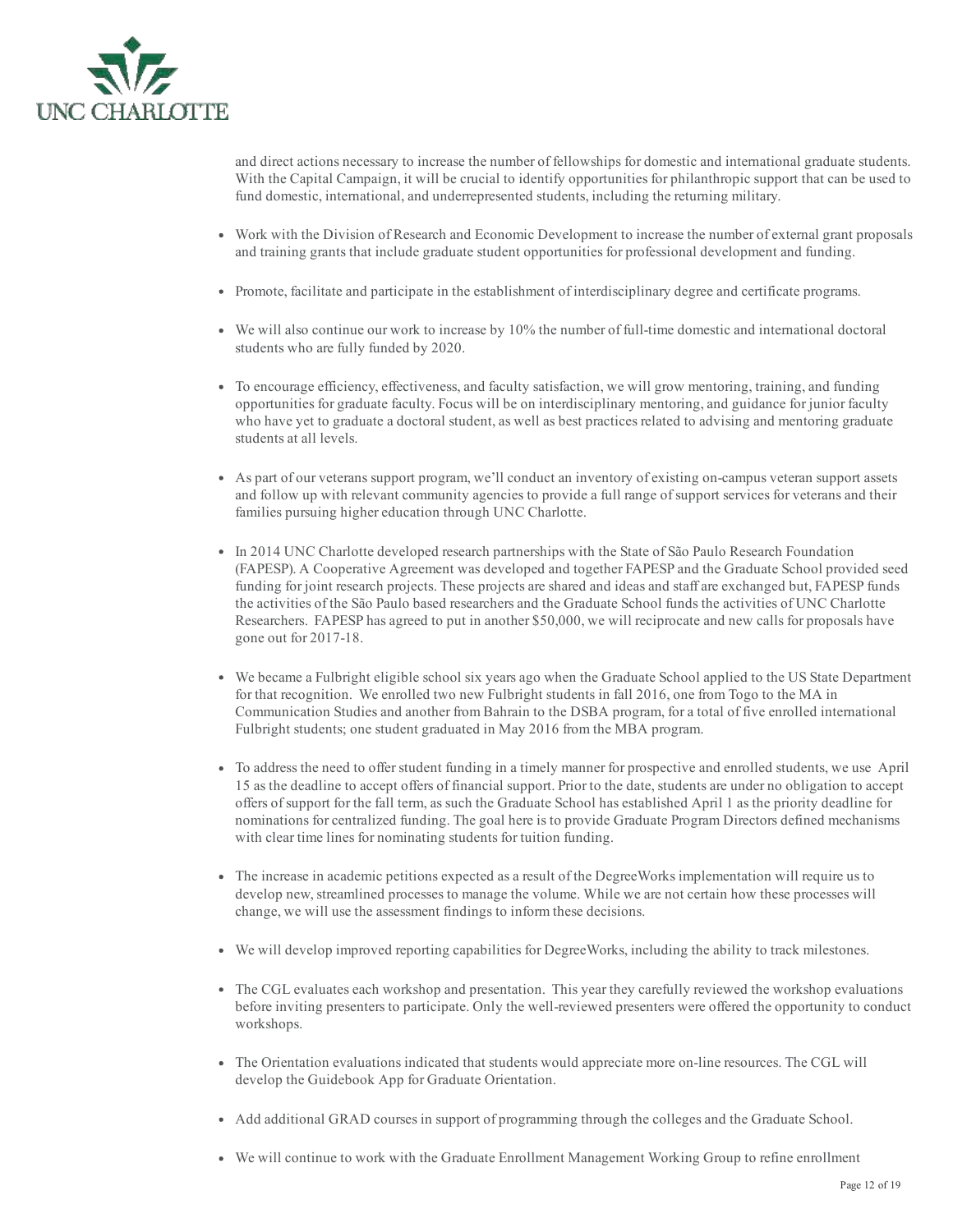

projections and develop enrollment plans for all graduate programs.

- We will continue to identify new and refine existing communication channels in support of our GPDs.
- The new Graduate School magazine, Impact will be launched in 2017.
- Although more than 90% of the Graduate School administrative processes are now paperless and can be accessed by students and faculty at any time, the administrative work load has increased to the point that I must find ways to supplement our staffing needs. The utilization of technology, best practices, and data to improve efficiency can only go so far. We now need additional staff to sustain these administrative tasks. A crucial goal for the Graduate School this year is to secure resources for the vital staffing needs for the office.

# OBJ: GS01.02: Promoting Graduate Education and Graduate Student Success

Progress: On Track, Complete, or Future Activity

## Use of Last Year's Results Recommendations from Last Year's Assessment

- In preparation for offering a formal Professional Development Skills program in the year 2016-17, the CGL piloted an intensive, multi-day leadership experience/course for master's and doctoral students from various disciplines in the fall of 2015. While 23 nominated students expressed a strong interest in the program, only ten could participate in part due to the extended duration of the program. That said, the success of the future leadership course will largely be determined by the extent to which the material is condensed, both in format and length.
- 43 students participated in the new professional skills modules offered through the CGL. Recommendations for improving this initiative in the future include holding the sessions on Saturdays (lunch provided) to accommodate the longer sessions; seek advisory board members who possess experience in academia as well as the corporate sector; and replace one of the three workshops in each module with an online offering.
- Afterseveral years and a number of exit surveys, the GLF program was restructured. This year two of the positions were hired for two years, so that the GLF will now serve staggered terms. This will bring more continuity to the program.
- The growth of the CGL continues to support requests for additional space. In response to the crowded workshop, Faculty Associates were offered the option of meeting with students in Denny.
- Our analysis of the graduation clearance process showed that we could not identify when doctoral students met particular milestones. As a result, the unit was restructured so that one position now focuses on doctoral student services.
- Exit Survey data, while interesting, wasn't particularly useful because it could not be broken down by program. Adjustments are being made to the instrument. In addition, the Graduate School is collaborating with the University Career Center (UCC) on the "first destination survey."
- In an effort to streamline the philanthropic award process, the Graduate School awards were included as part of the Scholarship database. This process increased access to these awards but also opened the process to students who were ineligible. Confusion and frustration resulted. In response to this assessment, the Graduate School is reviewing options for managing the philanthropic awards next year.
- Additional assessments will be conducted in year two of ourstrategic plan, allowing for additional efforts based on assessment.
- Work with the Graduate School Advisory Board this year to expand partnerships with community constituencies in support of graduate education at UNC Charlotte. Also seek sponsorship for the Corporate Skills program for graduate students being developed by the Board.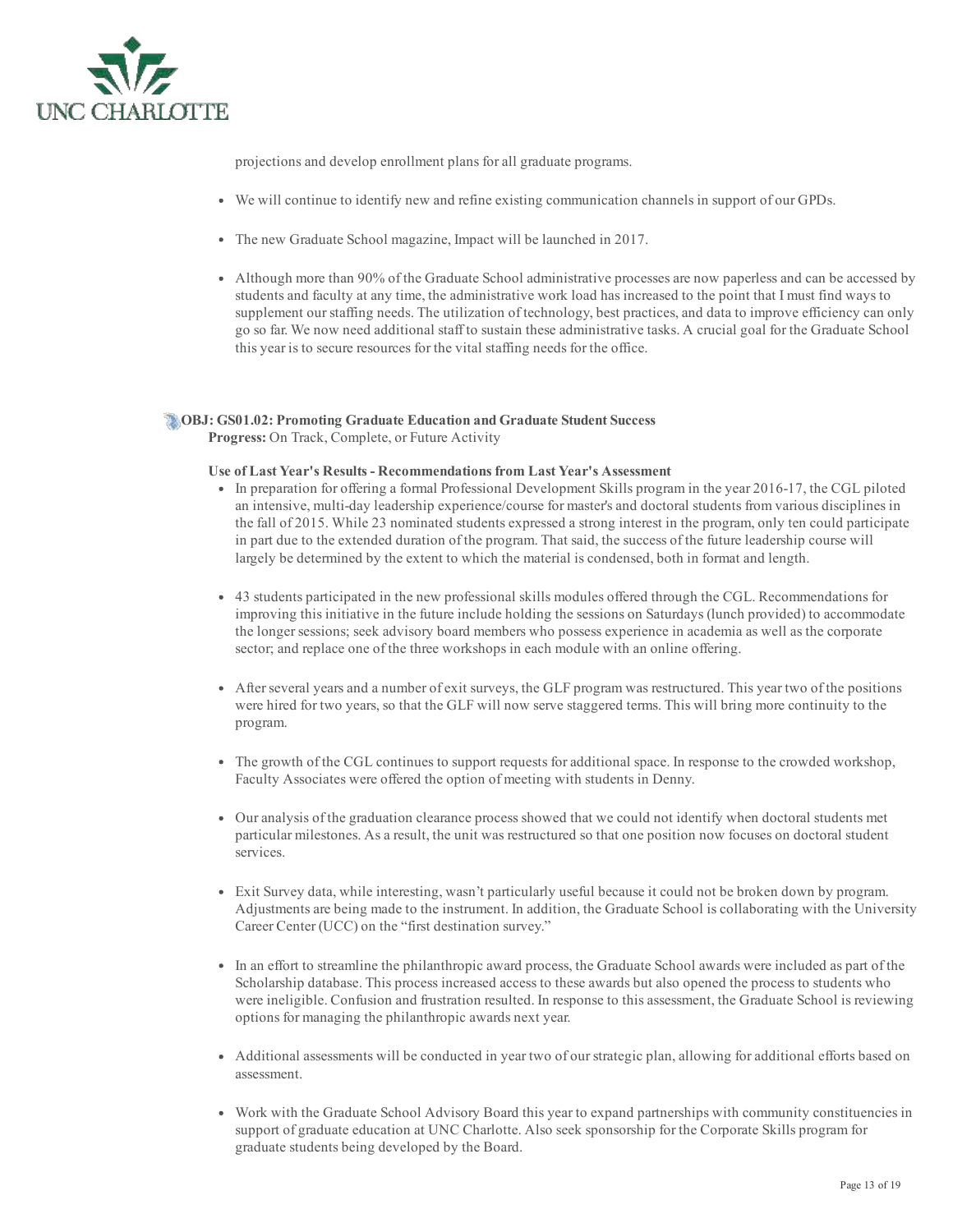

- Engage external constituencies in identifying and creating graduate programs to meet current or emerging needs in the workplace. To carry out this goal we plan to increase the programmatic offerings around professional and corporate skills through immersion workshops using accessible models of delivery. When possible this will be coordinated with the new professional skills course offerings being developed to support the Professional Science Master's degree programs.
- Continue to work closely with the Graduate School Major Gift Officer to secure funding for graduate fellowships and professional development through the Center for Graduate Life.
- The Graduate Center and the DSI will continue to collaborate with the Center for Graduate Life to identify areas of need for graduate students across the university. Specifically the Graduate Center will continue to provide funding for professional skills course development and delivery.
- Given feedback on the applicant survey that "Career Advancement" is the number one motivation to pursue a graduate program, as well survey information to include career outcomes and faculty research expertise on websites, we designed a "best practices for graduate program websites" flier to distribute to programs.
- Given constantly changing trends in application submissions, the Director of Graduate Admissions evaluated monthly volumes and realigned business processes to efficiently manage processing in order to quickly review and refer applications to GPDs for admissions consideration.
- Collaborated with the Graduate Enrollment Management Workgroup (associate deans) to provide content and usability feedback on the new eGEM system, and made suggested changes in a timely fashion.
- Although the number of Post-doctoral Fellows on campus is small, it is still an important group and we will continue to work with the Office of Research and Economic Development to improve their educational and working conditions by providing them advocacy, support, and professional development.
- As the visibility and reputation of our graduate programs continue to grow we have to be able to provide the funding necessary to recruit, enroll, retain, and graduate top students. To this end I will provide the leadership and direct actions necessary to increase the number of fellowships for domestic and international graduate students. With the developing Capital Campaign it will be crucial to identify opportunities for philanthropic support that can be used to fund domestic, international, and underrepresented students, including the returning military.

## D. Actions/Tactics

- 1. Cooperate with the Chancellor, Provost, Development Office, and other appropriate external relations officers in the University to promote and advocate for graduate education through the UNC Charlotte Capital Campaign specifically and philanthropy in general.
- 2. While the University's first priority is to provide sound academic programs and the intellectual framework in which they will be meaningful, it is also our responsibility to provide opportunities to develop a diverse and cohesive graduate community.
- 3. Establish new and cultivate existing collaborations with internal (e.g. University Graduate Council, Advancement Office, Alumni Affairs) and external partners (e.g. Graduate School Advisory Board) to identify and create graduate programs to meet current or emerging needs in the workplace and establish local, regional, national and international prospective student pipelines. This must involve consideration of current and future occupational and educational needs of the region, state, nation and globe to help anticipate future needs.
- 4. To develop a campus culture that values graduate students and graduate education, encourage effective personnel practices in the Graduate School by maintaining an attractive, efficient work environment and supporting professional development initiatives forstaff, provide streamlined and responsive administrative processes for graduate services and programming, offer regular training for all staff and graduate faculty, with particular attention on standardized training for new staff and best practices for faculty.
- 5. Allow graduate students to take full advantage of opportunities to use their expertise to make a meaningful and lasting difference in their discipline, the community, and the world.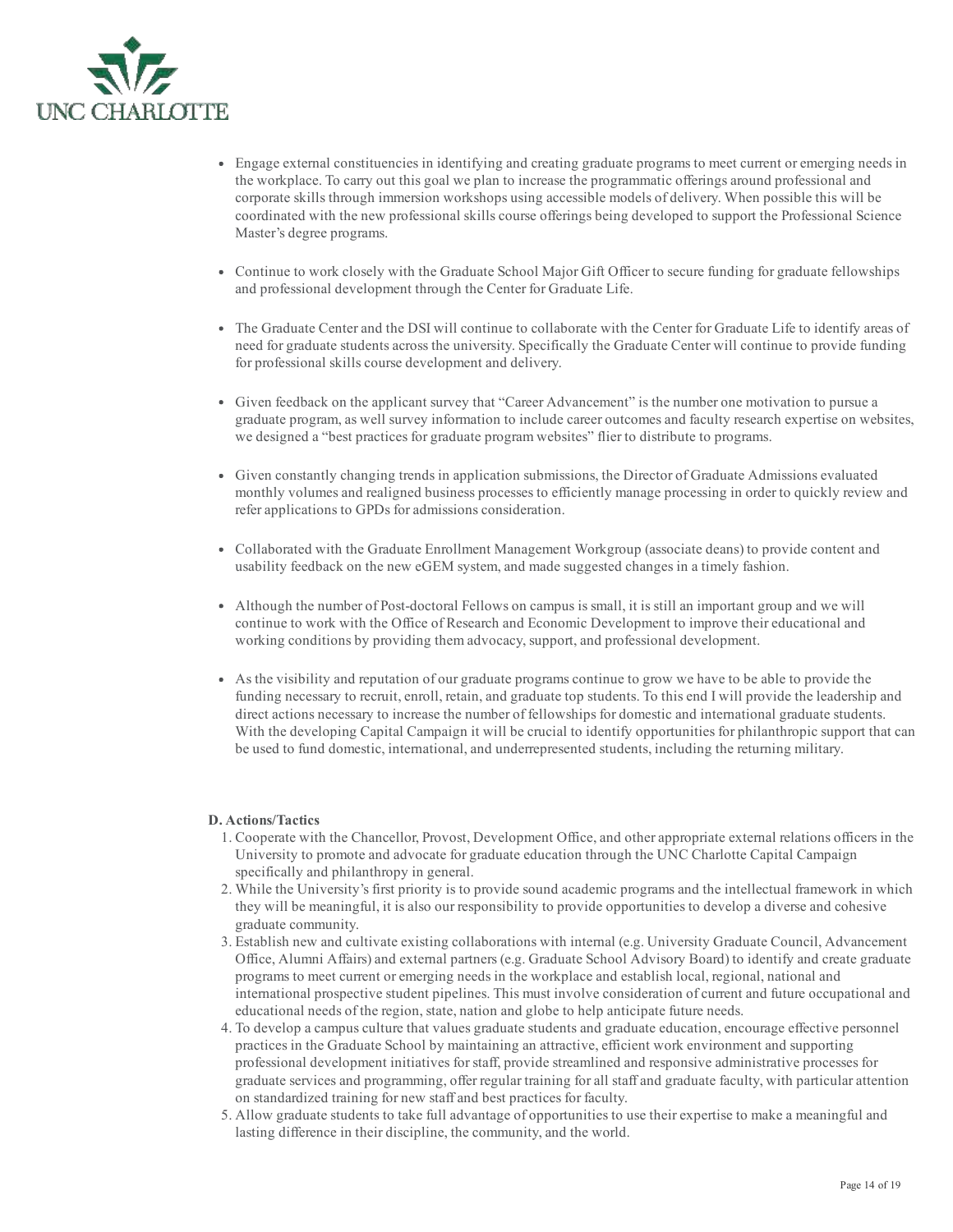

# E. Effectiveness Measures/Assessment Methodology

Data collected for analysis will include:

- Utilization data of CGL
- Graduate Professional Development program attendance and satisfaction
- Graduate Professional Development offerings and variety
- Graduate student and Graduate School representation on University committees
- Evidence of graduate student support in strategic plans across the University
- Development of a web-based database containing information relating to domestic and international partnerships/collaborations
- Assess the number of new internal and external partnerships annually
- Annual needs assessment and satisfaction survey of post-docs
- Number of mentoring opportunities available for junior faculty
- Increase in the professional development offerings available to students and faculty
- Number of interdisciplinary degrees and certificates and programs offered by the colleges and by the Graduate School
- Identification and assessment of programs delivered via alternative instructional methods
- Annual amount of philanthropic money raised via development efforts
- Number of individuals/companies active in the Graduate School's development database
- Students and prospective students report high satisfaction with Graduate School, advisors, graduate program directors/coordinators, programs and services on exit surveys and through the annual assessment of student needs.
- New technologies are reviewed for possible implementation.
- Styles of communication are evaluated annually in order to be prepared to communicate effectively with future generations.
- Increased collaboration with ITS and other units across campus to achieve goals
- Job satisfaction and retention of Graduate School staff

# F. Expected Performance Outcomes

- Conduct discovery, cultivation and solicitation visits with prospects to reach goals as set by the capital campaign goals and priorities, with the objective of identifying up to 50 potential prospects each year. Aligns with Actions/Tactics #1
- Seek viable prospects to name the Graduate School, the Center for Graduate Life, the Corporate Skills track, and/ or the Professional Skills Development program plus other naming opportunities, and make capital campaign leaders aware of these opportunities for donors during the capital campaign. The goal is to have two named facilities or programs by 2020. Aligns with Actions/tactics #1
- Work closely with Annual Giving Office to reach graduate degree alumni in the tele fundraising and other annual appeal efforts to increase their gifts to the Graduate School (2% each year). Aligns with Actions/Tactics # 1
- Increase student satisfaction with professional development offerings by 5%. Evaluate this through the Needs Assessment and Exit Survey. Aligns with Actions/Tactics #2, 5
- By 2020 establish a post-doctoral scholar's office. Aligns with Actions/Tactics #2.4
- Increase the diversity of graduate students from each college using the Center for Graduate Life, as indicated through daily tracking. The goal is to see a 10% increase in student usage from the Colleges of Arts + Architecture and College of Computing and Informatics, specifically. Aligns with Actions/Tactics # 2
- Launch an initiative to support and improve graduate academic writing by hiring and training graduate writing fellows in the CGL. Aligns with Actions/Tactics #2
- Building on the online Graduate Faculty appointment tool, collect data on individual faculty mentors as a baseline to track effectiveness in individual mentoring and identify effective mentors to promote best practices. Metrics would include number of committees' chaired, average time for development of committee formation, time to degree, and completion rates. Aligns with Actions/Tactics #4
- While nearly 90% of administrative processes in the Graduate School are paperless, our goal is to improve this number to as close to 100% as possible by 2020. Aligns with Actions/Tactics #4
- Develop comprehensive staff on-boarding procedures and professional develop plans with the goal that all members of the Graduate School staff will have at least one opportunity for professional development or training annually.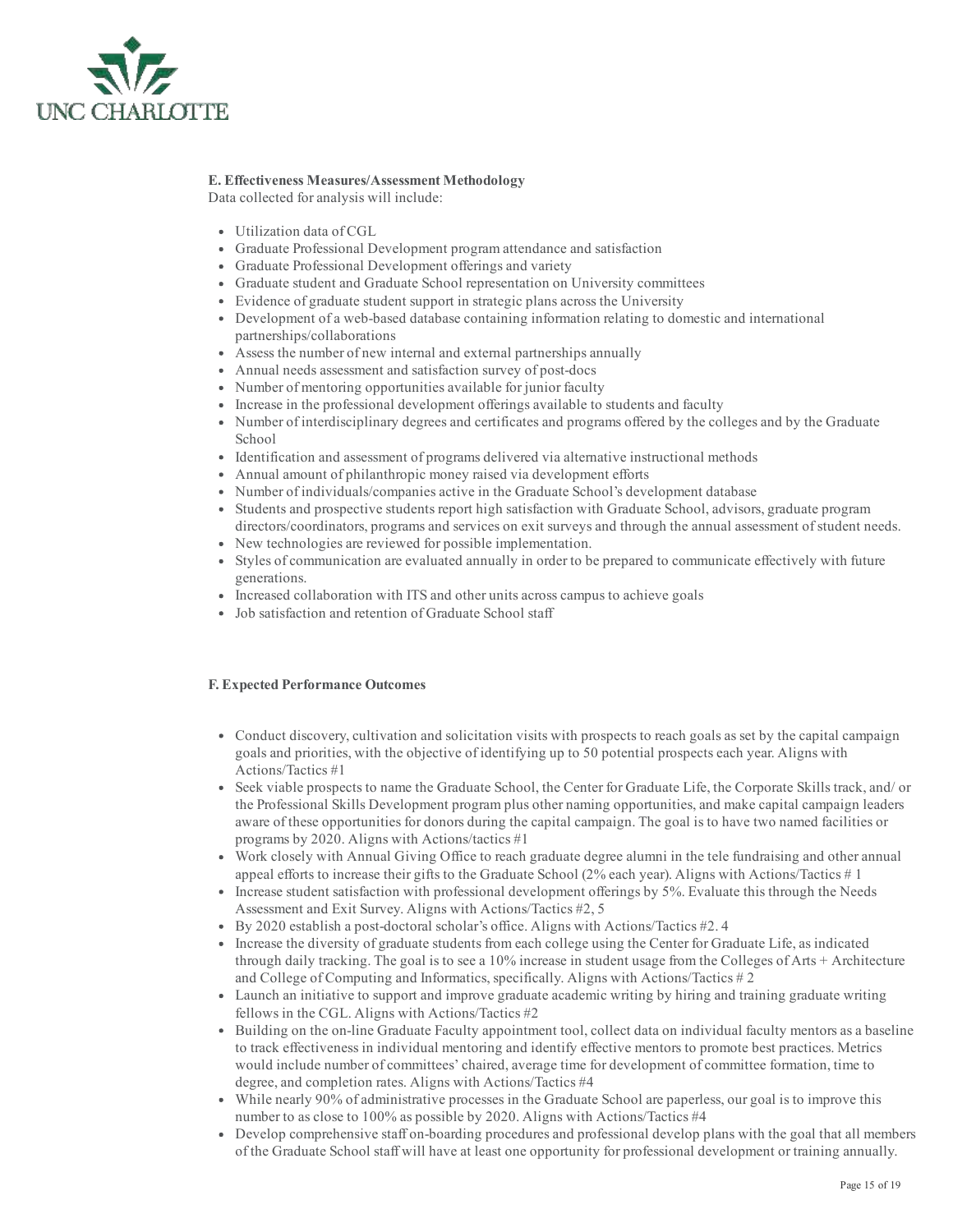

Aligns with Actions/Tactics #4

- Support the Graduate and Professional Student Government in their efforts to expand programming by at least one event annually. Also collaborate with the Office of Research and Economic Development and CRI to recognize the importance of technology transfer and entrepreneurial efforts of graduate students through the annual Graduate Student Research Symposium. Aligns with Actions/Tactics #2, 3, 4
- Conduct "Conversations with the Dean" events and other similar events in 6 locations per year promoting graduate education and developing partnerships with individuals and businesses to identify needs in the work place. Aligns with Actions/Tactics #1, 3
- Conduct up to 6 events per year for Graduate School Advisory Board members and potential members to interact with graduate students. Aligns with Actions/Tactics #1, 3
- Create a Corporate Skills track within the Center for Graduate Life's Professional Development Skills program utilizing expertise of the GS Advisory Board members to better prepare graduate students for the workplace with the goal of 100 students successfully completing the sessions each year. Aligns with Actions/Tactics #2, 3
- Two professional skills modules will be offered annually, with a series of three workshops each, targeting students in PSM programs but open to all graduate students. Aligns with Actions/Tactics #2, 3
- 10% of the graduate alumni will be actively engaged to work with and mentor graduate students. At least two events involving Alumni Affairs and graduate students will be offered annually. Aligns with Actions/Tactics #3.
- Evaluate the effectiveness of RCR training on the overall culture of research through surveys and focus groups with graduate students and faculty. Programmatic effectiveness will be measured by both the number ofstudents in attendance as well as their response to the program. Aligns with Actions/Tactics #5
- Expand mentoring and training opportunities for faculty; focus on cross-disciplinary mentoring and guidance for junior faculty who have yet to graduate a doctoral student, as well as best practices related to advising and mentoring graduate students at all levels. Aligns with Actions/Tactics #4
- The Graduate School will expand graduate professional development opportunities supported through the Center for Graduate Life, including opportunities to teach graduate students skills required as professionals, and the responsible conduct of research and ethics training. Aligns with Actions/Tactics #4
- Work with the Office of Research and Economic Development to improve the education and working conditions of postdoctoral scholars by providing them advocacy, support, and professional development. Aligns with Actions/Tactics #4
- Support the Graduate and Professional Student Government [GPSG] in their efforts to enhance the group's visibility and encourage the leadership to explore new areas of programming and activities to support graduate students. Aligns with Actions/Tactics #2, 4, 5
- Advocate for dedicated physical facilities to meet the needs of graduate students related to housing, dining, child care, social interaction, and interdisciplinary learning. Aligns with Actions/Tactics #2, 4

## G. Budget and Resources

- The Center for Graduate Life continues to grow as does the demand for programming. We need to offer not only broad general workshops but also targeted offerings for PSM students, doctoral students and parttime students. We are developing credit courses and a certificate for corporate and professional skills. This work requires oversight and content management by a Director position  $-$  \$65,000
- Funding for Faculty Affiliates and Adjunct Faculty in support of educational programming in the CGL \$100,000
- Annual budget for stipends, honoraria for professional development content providers \$50,000

## H. Assessment Findings and Results

- We evaluated criteria and assignment of new assistant professors to doctoral committees in order to ensure appropriate mentoring and training of faculty. Encouraged new faculty to serve as a member, rather than as Graduate Faculty Representatives.
- The CGL sponsored a special leadership opportunity for graduate students. Graduate School Advisory Board member, Nicholas Beamon offered Influential Leadership: Discovering and Building Your Core Leadership Style to ten graduate students (5 doctoral and 5 masters) who had been nominated by their program directors to participate. The program began as a 3-day immersion workshop followed by assignments and several half-day sessions throughout the semester. Beamon founded **OneTeam Leadership** which is a strategic consulting firm that specializes in organizational culture, effective leadership, and team development. This program would normally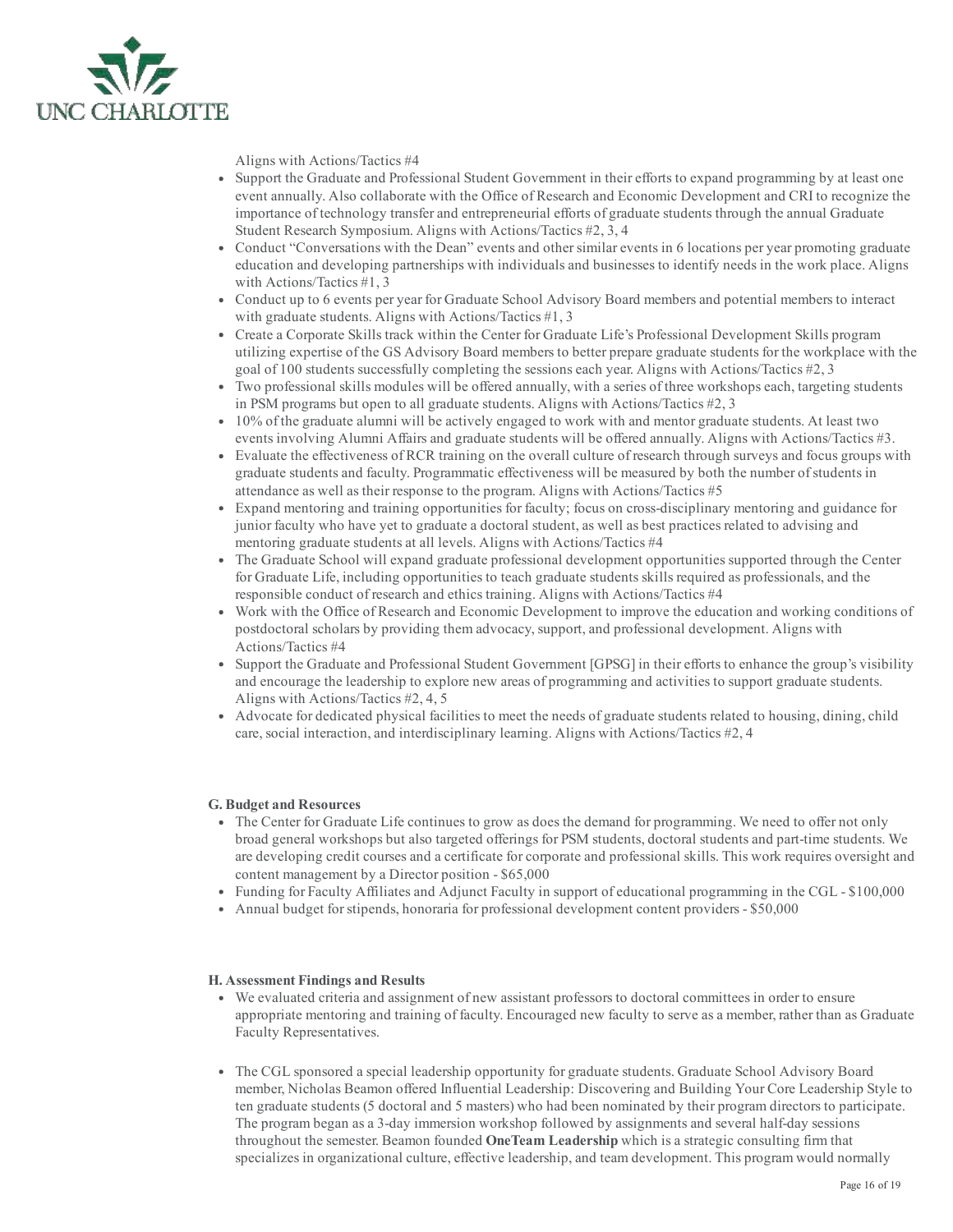

cost \$2500/participant but Mr. Beamon donated his time and resources to the CGL.

## Other CGL activities include:

- The CGL collaborated with ADVANCE to offer workshops and a reception for 45 post-doctoral fellows.
- A new leadership series offered through the CGL served 24 students from multiple disciplines.
- TA training was transitioned to a hybrid model, with much of the teaching content offered online to better meet the needs of graduate students with competing demands at the start of the academic year. Approximately 194 TAs went through training in 2016.
- 900 graduate students attended one of the Graduate School's Orientation sessions in 2016.
- The CGL collaborated with the Dean of Students' office to offer a new app for Orientation. 424 students downloaded the app as part of Orientation.
- The Graduate and Professional Student Government (GPSG) sponsored many successful events this year; the Etiquette Dinner, Graduate Research Symposium and Graduate Appreciation Week. More than 400 students participated in these events. The Graduate Research Symposium featured a keynote speaker, alumnus Eddie Bruce, whose talk addressed "From Academia to Industry: A Research Perspective".
- The GPSG transitioned to new leadership in the spring. GPSG funded 151 student travelers in 2016, spending \$42,694.
- The Graduate Research Symposium is organized by the GPSG and co-sponsored by the Graduate School. This year, the Symposium awarded more than \$3,500 in prize money to 20 presenters. 133 abstracts were submitted and 119 students presented their work in poster and oral sessions.

## External Relations

- The Graduate School Advisory Board has been active and is now composed of 14 external members from the local community. The Board has been energetically engaged in fundraising activities and is involved in the development and implementation of a corporate skills program for graduate students. Along with our Director for External Relations, Mary Ellen Shuntich, the Board created a corporate networking event specifically for graduate students hosted by an Advisory Board member in their corporate headquarters; one event was conducted in September 2016 for 12 students; and additional events are being scheduled in 2017.
- The UNC Charlotte Capital Campaign entered its public phase in September 2016. So far the Graduate School has raised over \$1.5 million. Two new graduate fellowships have been established; the Craig Brown Fellowship and the William Kennedy Scholarship. We were able to secure an additional \$25,000 from the Everett Foundation bringing their total gift to \$50,000. As such we were able to make awards to fourstudents (two doctoral and two masters) rather than two. We will continue to work with our Major Gift Officer, Mark Colone to identify and secure additional philanthropic funds for our graduate students.
- One Graduate School Advisory Board member included graduate students in his leadership development workshops for corporate professionals and the Graduate School offered to fund up to six graduate students to attend each semester; two students attended the workshops in 2016.
- We worked to include more alumni in student mentoring events such as Beyond Academia, an event for doctoral students seeking non-academic jobs, which featured a panel of UNC Charlotte Alumni. Two of the panelists were graduate alumni and offered to meet with individual students. Several members of the Alumni Board attended the GPSG Etiquette Dinner and networked with graduate students.
- Conducted 74 cultivation visits to build relationships with prospects to support graduate education.
- Provided assistance as requested for the capital campaign, annual fund tele-fundraising, Giving Green, Crowdfunding and NinerNation Gives to promote funding for graduate students and research and increase recognition of the importance of graduate programs, students and research.
- The Graduate School Student Awards Reception recognizes exceptional students who received Graduate School Fellowships in 2016 and shows appreciation to the donors who made those Fellowships possible. More than 50 students, Graduate Program Directors, University staff and donors attended the annual event. The awards reception also recognizes the recipients of other prestigious fellowships and scholarships, including the National Science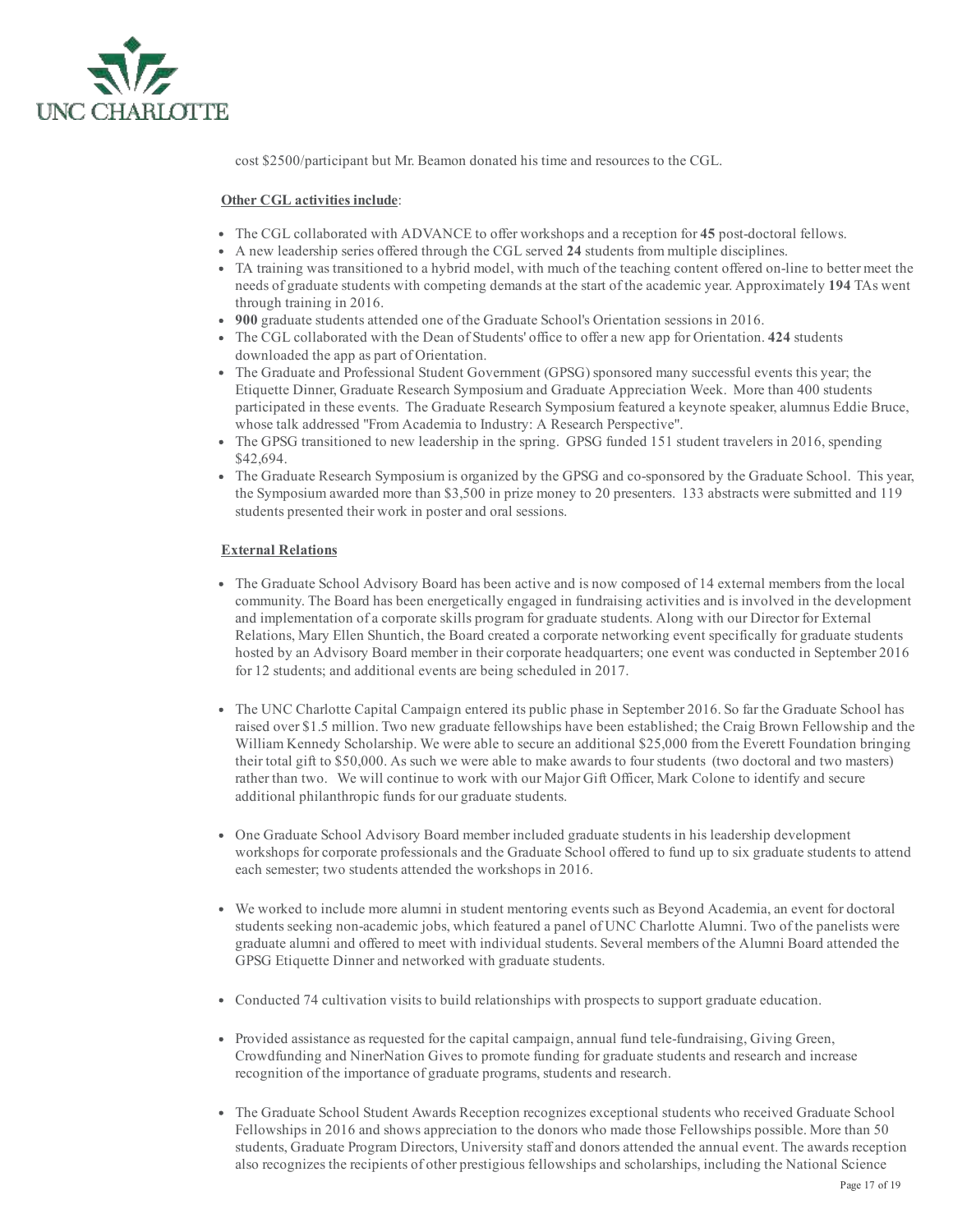

Foundation Graduate Research Fellowship and PEO International Peace Scholarships.

- Increased the number of donor funded fellowships in 2016. One new donorcreated fellowship was awarded in Fall 2016; three new donor fellowships were created and will be awarded in Fall 2017; and one existing fellowship was endowed with a donor gift in Fall 2016. A bequest received in 2016 established a significant fellowship that will be awarded in Fall 2017.
- One donor created a Graduate Student Research Award in November 2016 of \$1,200-\$1,500 annually to begin awarding in Fall 2017.
- With financial support provided by donors through the Graduate School, graduate students in 2017 will receive a 36% increase in dollars and a 36% increase in number of recipients receiving a fellowship, scholarship or research award.
- Increased cash received by the Graduate School in annual fundraising from supporters in calendar year 2016 by \$7,331; a 22% increase from 2015.

## Graduate School Strategic Communications

- Assistant Dean Dr. Alan Freitag joined the Graduate School staff in July with several responsibilities in his portfolio including overseeing a comprehensive overhaul of existing communication products and procedures. He began immediately working closely with Graduate School Communications Director Karla Stanchina, who will now concentrate on website management and all other creative work associated with the communication effort. In November, we successfully hired a public relations manager, Brian White, to manage and edit Graduate School publications including the GPD Newsletter and the Graduate School Report. This effort to improve Graduate School communication has several aims:
	- Build a sense of community and singular purpose among all university individuals engaged in graduate education, research and scholarship.
	- Equip and motivate advocates, among internal and external constituencies, for graduate education at UNC Charlotte.

#### Use of Results and Changes - Discussion

- Advisory Board members have adopted a mentoring initiative for graduate students in 2017 as a way to offer their expertise and guidance to directly impact and interact with more graduate students.
- After his 3year term ends in 2017, the Advisory Board Chair will step down after the February 2017 Board meeting, but will remain as an active member of the Board. A new Chair has been named and will assume the role at the end of the February Board meeting and may identify additional initiatives and focus for the Board going forward.
- An additional three Advisory Board members will be recruited in 2017 to bring total Board members to 15. Strong professionals are being identified with strong corporate connections that may benefit the Graduate School. We may lose one Board member during the year who has moved her residence and business to the South Carolina coast.
- External Relations will focus more on graduate students and alumni in 2017, and may hold off on planning future Conversations with the Dean events for business leaders in the community until further discussion and input.
- We will work with the Graduate School Advisory Board this year to expand partnerships with community constituencies in support of graduate education at UNC Charlotte. We will also seek sponsorship for the Corporate Skills program for graduate students being developed by the Board.
- It will be a high priority for this year to partner with our Major Gift Officer and Director of External Relations to